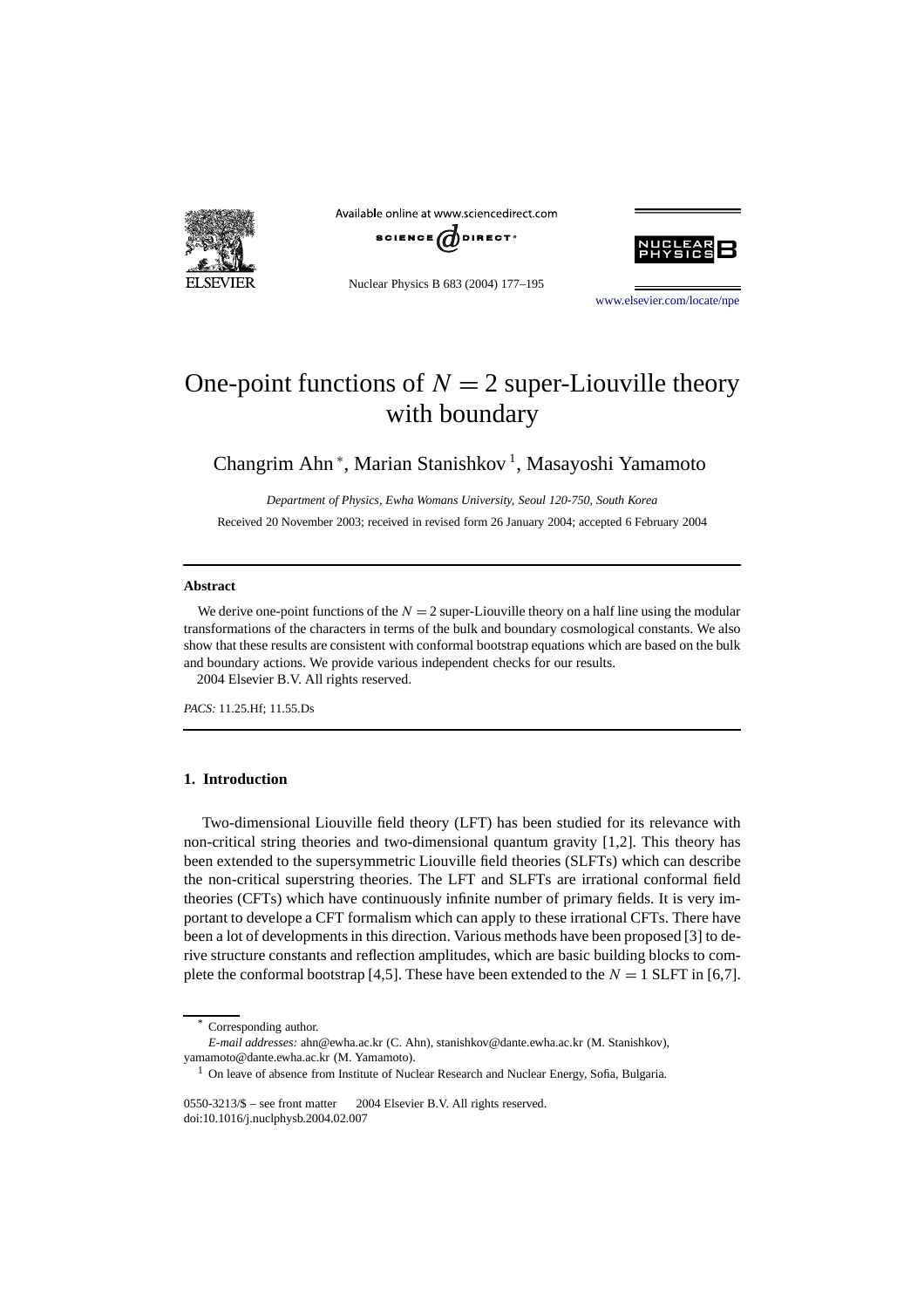More challenging problem is to extend these formalism to the CFTs with a boundary with a conformal boundary condition (BC). Cardy showed that the conformal BCs can be associated with the primary fields in terms of modular *S*-matrix elements for rational CFTs [8]. It has been an active issue to extend Cardy formalism to the irrational CFTs. For example, the conformally invariant boundary states can be related to D-branes in the context of string theories [9–11]. An important progress in this direction has been made in [12]. With a boundary action which preserves the conformal symmetry, one-point function of a bulk operator and two-point correlation functions of boundary operators have been computed by conformal bootstrap method which extends the functional relation method developed for the bulk theory [4]. A similar treatment of the LFT defined in the classical Lobachevskiy plane, namely the pseudosphere has been made in [13]. This approach is generalized to the  $N = 1$  SLFT for the one-point functions [14] and the boundary two-point functions [15].

In this paper, we extend this approach to the  $N = 2$  SLFT. This theory is of a particular interest in the string community for rich properties [16]. In spite of the extended symmetry, it turns out that exact correlation functions of the  $N = 2$  SLFT are much more difficult to derive than previous cases. The main reason is that the  $N = 2$  SLFT has no strongweak coupling duality. The invariance of the LFT and  $N = 1$  SLFT under  $b \rightarrow 1/b$  is realized when the background charge changes to  $1/b + b$  from its classical value of  $1/b$ after quantum corrections [2,17]. All the physical quantities like the correlations functions depend on the coupling constant through this combination. This invariance maintains an equivalence between a weak  $b \ll 1$  and strong  $b \gg 1$  coupling limits. This duality as well as the functional relations based on the conformal bootstrap methods are essential ingredients to obtain exact correlation functions uniquely for the LFT [5], the  $N = 1$  SLFT [6], and their boundary extensions [12–15].

Differently from its simpler relatives, the  $N = 2$  SLFT is *not* renormalized and no duality appears. This non-renormalization is a general aspect of  $N = 2$  supersymmetric quantum field theories in two-dimensional space–time. Without the duality, the functional relations satisfied by the correlation functions cannot be solved uniquely. In [18], an  $N = 2$  super-CFT has been proposed as a dual theory to the  $N = 2$  SLFT under a transformation  $b \to 1/b$ . Based on this conjecture, the bulk two-point functions, or "reflection amplitudes", of both Neveu–Schwarz (NS) and Ramond (R) sectors have been computed and various independent checks have been made.

Computing the one-point functions of the  $N = 2$  SLFT is more complicated. The standard approach for one-point functions initiated by [12,13] and followed by [12,14,15] is the conformal bootstrap method which can generate functional relations using the conformally invariant boundary actions as boundary screening operators. The boundary action of the  $N = 2$  SLFT has been recently derived in [19]. However, the lack of the duality prohibits this approach here too. Namely, the  $N = 2$  SLFT with this boundary action is not self-dual either and one needs to know the boundary action of the dual  $N = 2$ theory. Without this, one cannot solve the functional relations uniquely. Due to the nonlocality of the bulk action of the dual  $N = 2$  theory [18], the method used in the  $N = 2$ SLFT [19] seems not be applicable. We need a different approach. In the previous works [13–15], one-point functions have been obtained from the conformal bootstrap methods and confirmed by modular transformation properties using a known relationship to the conformal boundary states [20]. In this paper we reverse the steps; we first derive the one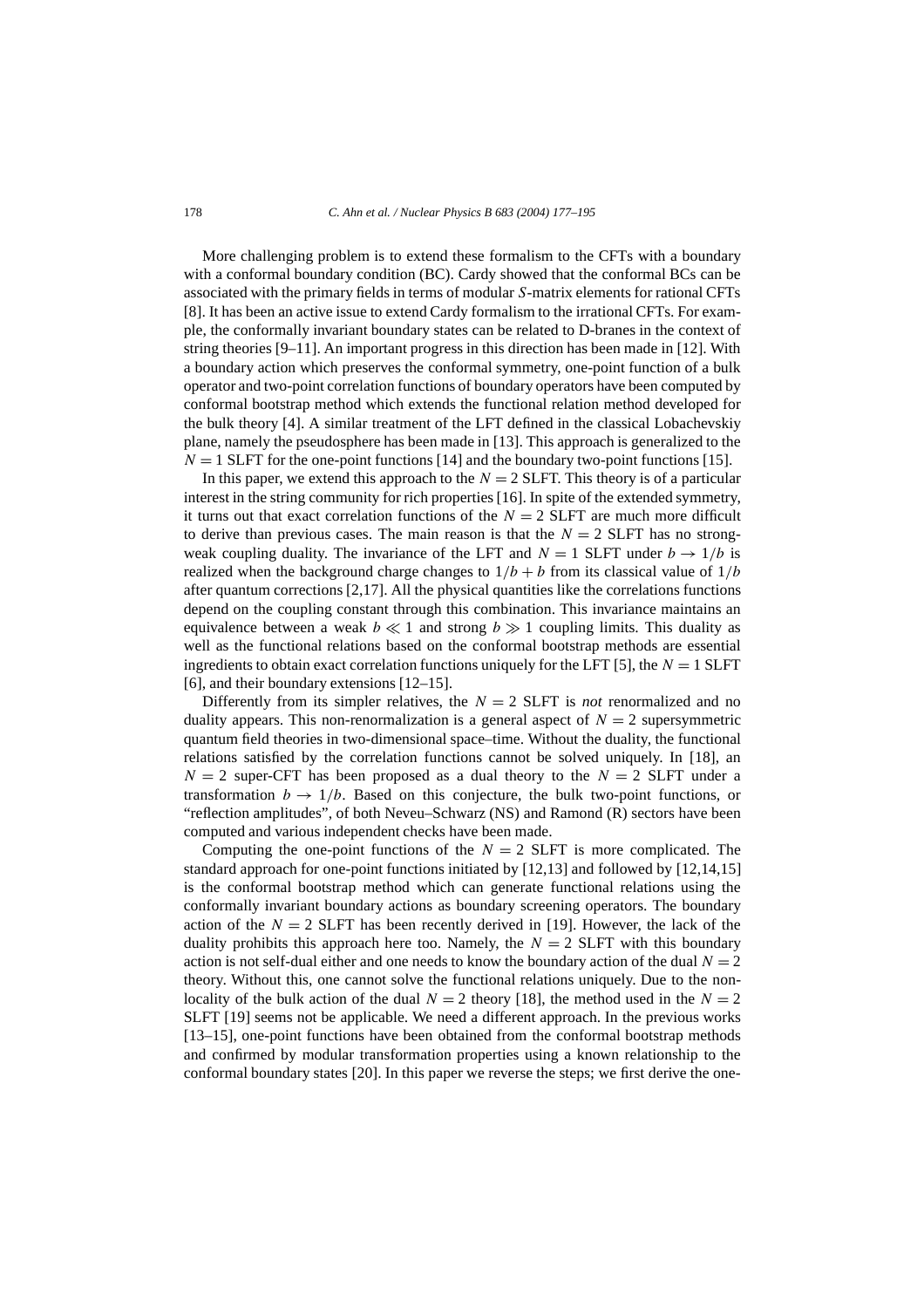point functions from the modular transformation properties. Then, we relate them to the bulk and boundary actions of the  $N = 2$  SLFT and its dual theory by conformal bootstrap methods. Although the functional relations obtained in this way is not complete due to the limitation we already mentioned, they can give essential informations which the modular transformations cannot provide.

There appeared already a paper which used the modular transformation method to find the one-point functions and associated boundary states [11]. However, this paper considers only a special value of coupling constant and only a vacuum BC. Moreover, a direct relation to the  $N = 2$  SLFT is missing. Our results include general one-point functions for general BCs parametrized by a continuous parameter. We also provide various consistency checks. Using the one-point functions, we rederive the bulk reflection amplitudes and compare them with those derived independently [18,21]. Also we provide semiclassical checks. Furthermore, as previously described, we provide conformal bootstrap analysis based on the  $N = 2$  SLFT and its dual theories and confirm the one-point functions obtained from the modular transformations are consistent with the bulk and boundary actions. As byproducts, we obtain a relation between the continuous BC parameter and the boundary cosmological constants of the two dual theories.

This paper is organized as follows. In Section 2 we introduce the bulk and boundary actions of the  $N = 2$  SLFT along with notations. Then, we derive the characters and their modular transformations in Section 3. In Section 4, we present our main results, the onepoint functions and functional relations from the conformal bootstrap along with several consistency checks. We discuss a relation to boundary two-point functions and some concluding remarks in Section 5.

## 2.  $N = 2$  super-Liouville theory

The action of the  $N = 2$  SLFT with the boundary is given by

$$
S = \int d^2 z \left[ \frac{1}{2\pi} \left( \partial \phi^- \bar{\partial} \phi^+ + \partial \phi^+ \bar{\partial} \phi^- + \psi^- \bar{\partial} \psi^+ + \psi^+ \bar{\partial} \psi^- + \bar{\psi}^- \partial \bar{\psi}^+ + \bar{\psi}^+ \partial \bar{\psi}^- \right) \right. \\
\left. + i\mu b^2 \psi^- \bar{\psi}^- e^{b\phi^+} + i\mu b^2 \psi^+ \bar{\psi}^+ e^{b\phi^-} + \pi \mu^2 b^2 e^{b(\phi^+ + \phi^-)} \right] + S_B,
$$
\n(2.1)

where the boundary action is derived to be [19]

$$
S_B = \int_{-\infty}^{\infty} dx \left[ -\frac{i}{4\pi} (\bar{\psi}^+ \psi^- + \bar{\psi}^- \psi^+) + \frac{1}{2} a^- \partial_x a^+ \right. \left. - \frac{1}{2} e^{b\phi^+/2} \left( \mu_B a^+ + \frac{\mu b^2}{4\mu_B} a^- \right) (\psi^- + \bar{\psi}^-) \right. \left. - \frac{1}{2} e^{b\phi^-/2} (\mu_B a^- + \frac{\mu b^2}{4\mu_B} a^+) (\psi^+ + \bar{\psi}^+) \right. \left. - \frac{2}{b^2} \left( \mu_B^2 + \frac{\mu^2 b^4}{16\mu_B^2} \right) e^{b(\phi^+ + \phi^-)/2} \right].
$$
\n(2.2)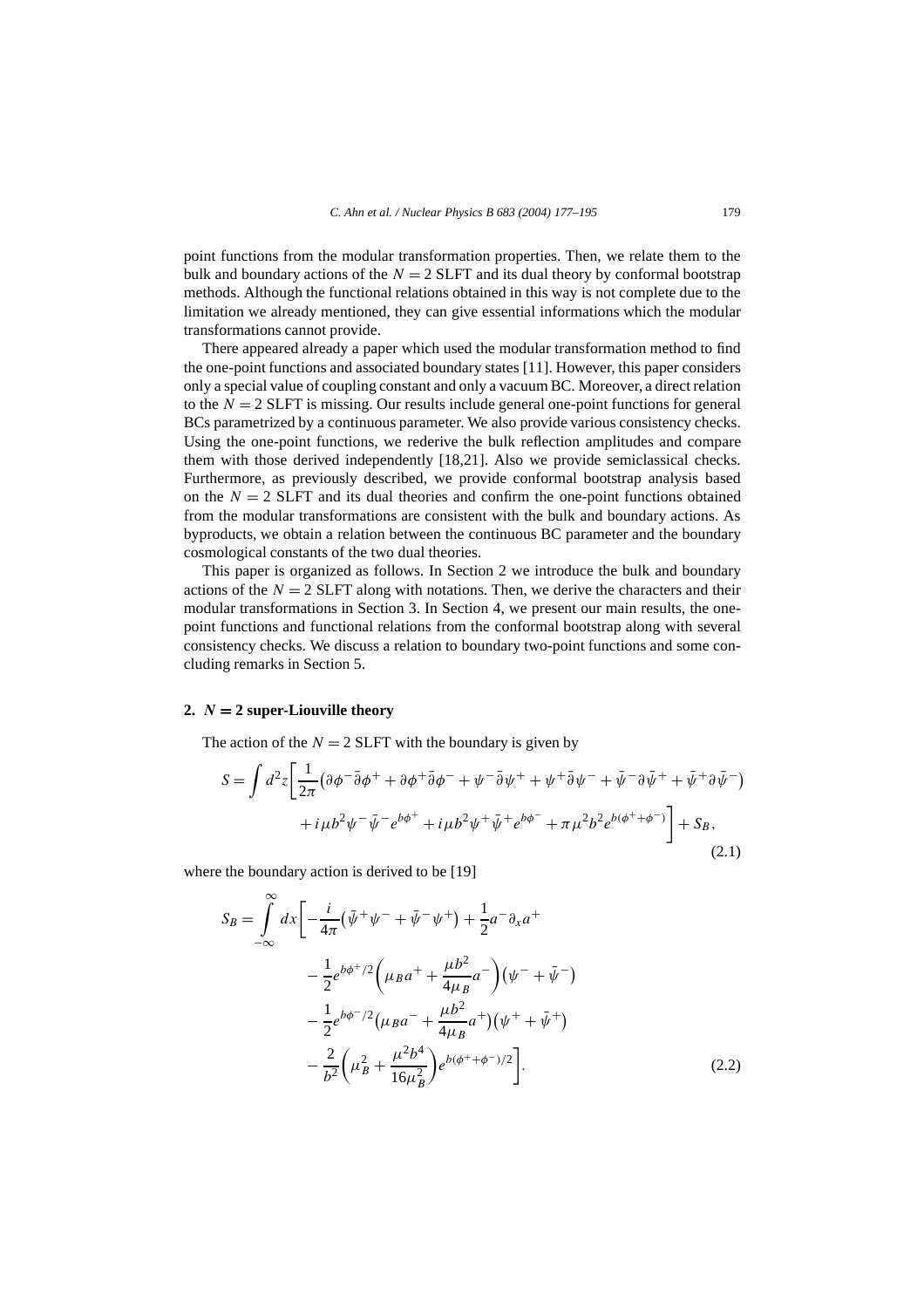As in the LFT and the  $N = 1$  SLFT, one should introduce a background charge  $1/b$  so that the interaction terms in Eq. (2.1) become the screening operators of the conformal field theory (CFT). As mentioned earlier, this background charge is unrenormalized due to the  $N = 2$  supersymmetry and the  $N = 2$  SLFT is not self-dual.

The stress tensor *T*, the supercurrent  $G^{\pm}$  and the *U*(1) current *J* are given by

$$
T = -\partial \phi^{-} \partial \phi^{+} - \frac{1}{2} (\psi^{-} \partial \psi^{+} + \psi^{+} \partial \psi^{-}) + \frac{1}{2b} (\partial^{2} \phi^{+} + \partial^{2} \phi^{-}), \tag{2.3}
$$

$$
G^{\pm} = \sqrt{2}i\left(\psi^{\pm}\partial\phi^{\pm} - \frac{1}{b}\partial\psi^{\pm}\right), \qquad J = -\psi^{-}\psi^{+} + \frac{1}{b}\left(\partial\phi^{+} - \partial\phi^{-}\right).
$$
 (2.4)

Using the mode expansions for the currents and their operator product expansion, one can find the  $N = 2$  super-Virasoro algebra

$$
[L_m, G_r^{\pm}] = \left(\frac{m}{2} - r\right) G_{m+r}^{\pm}, \qquad [J_n, G_r^{\pm}] = \pm G_{n+r}^{\pm},
$$
  

$$
\{G_r^+, G_s^-\} = 2L_{r+s} + (r-s)J_{r+s} + \frac{c}{3}\left(r^2 - \frac{1}{4}\right)\delta_{r+s}, \qquad \{G_r^{\pm}, G_s^{\pm}\} = 0,
$$
  

$$
[L_m, J_n] = -nJ_{m+n}, \qquad [J_m, J_n] = \frac{c}{3}m\delta_{m+n},
$$

with the central charge

$$
c = 3 + 6/b^2. \tag{2.5}
$$

Due to anti-periodicity for the (NS) sector, the fermionic modes are given by half-integers while for the  $(R)$  sector they are integer modes due to the periodicity.

The primary fields of the  $N = 2$  SLFT are classified into the (NS) and the (R) sectors and can be written in terms of the component fields as follows [22]:

$$
N_{\alpha\bar{\alpha}} = e^{\alpha\phi^+ + \bar{\alpha}\phi^-}, \qquad R_{\alpha\bar{\alpha}}^{\pm} = \sigma^{\pm} e^{\alpha\phi^+ + \bar{\alpha}\phi^-}, \qquad (2.6)
$$

where  $\sigma^{\pm}$  is the spin operators.

The conformal dimensions and the *U*(1) charges of the primary fields  $N_{\alpha\bar{\alpha}}$  and  $R^{\pm}_{\alpha\bar{\alpha}}$  can be obtained:

$$
\Delta_{\alpha\bar{\alpha}}^{\text{NS}} = -\alpha\bar{\alpha} + \frac{1}{2b}(\alpha + \bar{\alpha}), \qquad \Delta_{\alpha\bar{\alpha}}^{\text{R}} = \Delta_{\alpha\bar{\alpha}}^{\text{NS}} + \frac{1}{8}, \tag{2.7}
$$

and

$$
\omega = \frac{1}{b}(\alpha - \bar{\alpha}), \qquad \omega^{\pm} = \omega \pm \frac{1}{2}.
$$
\n(2.8)

It is more convenient to use a 'momentum' defined by

$$
\alpha + \bar{\alpha} = \frac{1}{b} + 2iP,\tag{2.9}
$$

and the  $U(1)$  charge  $\omega$  instead of  $\alpha, \bar{\alpha}$ . In terms of these, the conformal dimensions are given by

$$
\Delta^{\rm NS} = \frac{1}{4b^2} + P^2 + \frac{b^2 \omega^2}{4}.
$$
\n(2.10)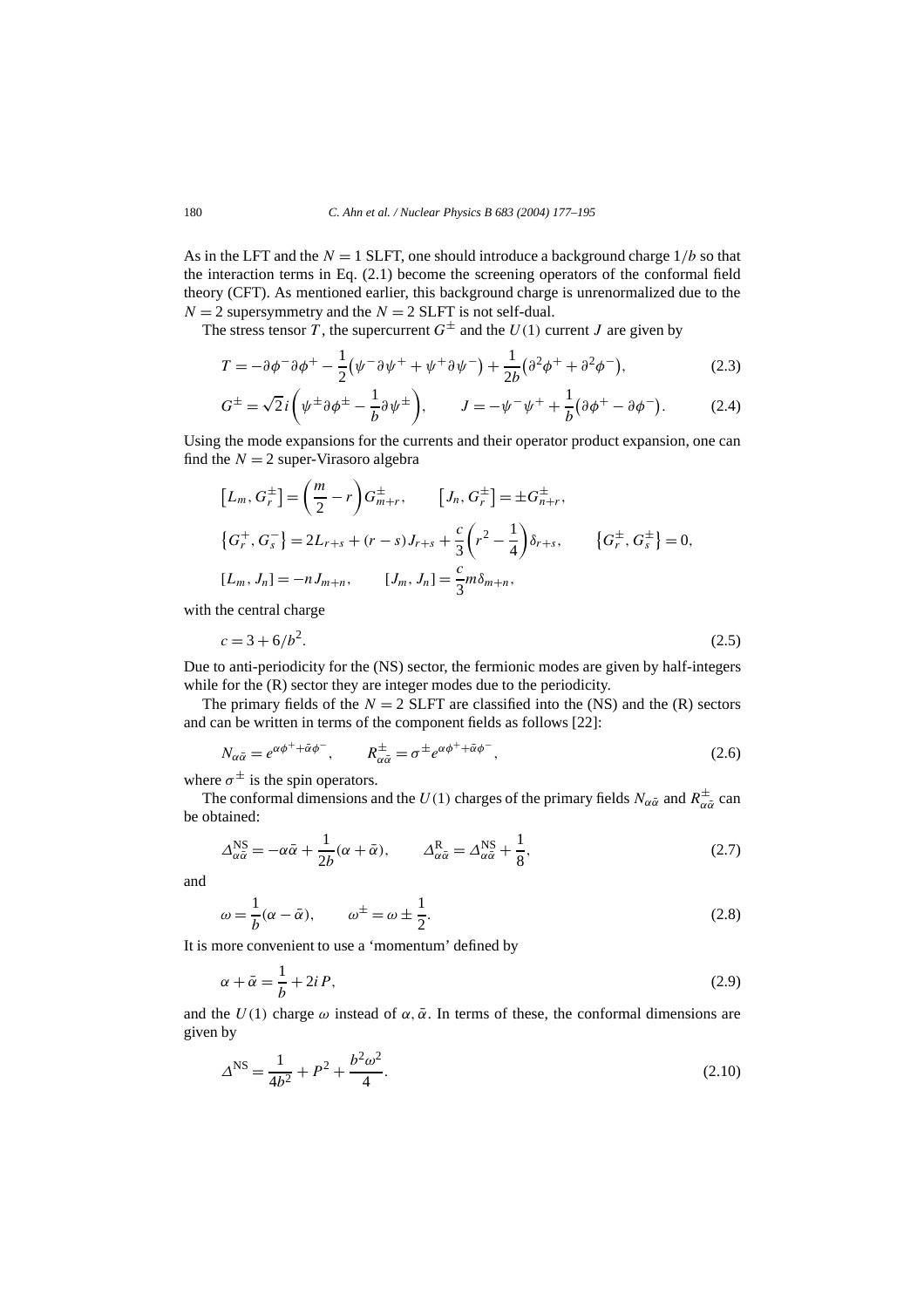From now on, we will denote a (NS) primary state by  $|P,\omega\rangle$  and a (R) state by  $|P,\omega,\epsilon\rangle$ with  $\epsilon = \pm 1$ .

One can notice that the conformal dimensions and  $U(1)$  charges are invariant under

$$
\alpha \to 1/b - \bar{\alpha}, \qquad \bar{\alpha} \to 1/b - \alpha. \tag{2.11}
$$

This means  $N_{\alpha\bar{\alpha}}$  should be identified with  $N_{1/b-\alpha,1/b-\bar{\alpha}}$  and similarly, for the (R) primary fields, up to normalization factors. In terms of the momentum parameter, this means an invariance under  $P \rightarrow -P$ . In semiclassical picture where the primary fields can be described by plane waves with momentum *P* in the bosonic zero-mode space, this relation would imply that the wave with a momentum *P* is reflected off from the potential wall and changes the momentum to  $-P$ . This qualitative description can be extended to the full quantum region where the exact reflection amplitudes are defined and computed using the functional relation methods. We will be back to this issue in Section 4.

## **3. Characters and modular transformations**

A character is defined by the following trace over all the conformal states built on a specific primary state:

$$
\chi_h(q, y, t) = e^{2\pi ikt} \operatorname{Tr} \left[ q^{L_0 - c/24} y^{J_0} \right]. \tag{3.1}
$$

Here *k* is a fixed constant for a given CFT and we set  $k = 1 + 2/b^2$  for the  $N = 2$  SLFT. In terms of the modular parameters given by

$$
q = e^{2\pi i \tau}
$$
,  $y = e^{2\pi i \nu}$ ,  $q' = e^{-2\pi i/\tau}$ ,  $y' = e^{2\pi i \nu/\tau}$  (3.2)

the modular group  $SL(2, \mathbb{Z})$  is generated by the two elements  $T, S$ 

$$
T: (\tau, \nu, t) \to (\tau + 1, \nu, t), \qquad S: (\tau, \nu, t) \to (-1/\tau, \nu/\tau, t - \nu^2/2\tau).
$$
 (3.3)

While the character transforms simply under *T*

$$
\chi_h(\tau, \nu, t) = e^{2\pi i (h - c/24)} \chi_h(\tau, \nu, t),
$$
\n(3.4)

the characters transform under *S* non-trivially and are expressed by the modular *S*-matrix:

$$
\chi_h(-1/\tau, \nu/\tau, t - \nu^2/2\tau) = \sum_{h'} \mathbf{S}_{hh'} \chi_{h'}(\tau, \nu, t).
$$
 (3.5)

# *3.1. N* = 2 *SLFT characters*

To compute the  $N = 2$  SLFT characters, one should classify all the decendents by acting the super-Virasoro generators on a highest weight state, excluding not independent states [23]. If we denote a (NS) primary field by the momentum *P* and  $U(1)$  charge  $\omega$ , the decendents are given by

$$
\cdots L_{-2}^{n_2} L_{-1}^{n_1} \cdots J_{-2}^{m_2} J_{-1}^{m_1} \cdots G_{-3/2}^+ \epsilon_{3/2}^+ G_{-1/2}^+ \epsilon_{1/2}^+ \cdots G_{-3/2}^- \epsilon_{3/2}^- G_{-1/2}^- \epsilon_{1/2}^- | [P, \omega] \rangle, (3.6)
$$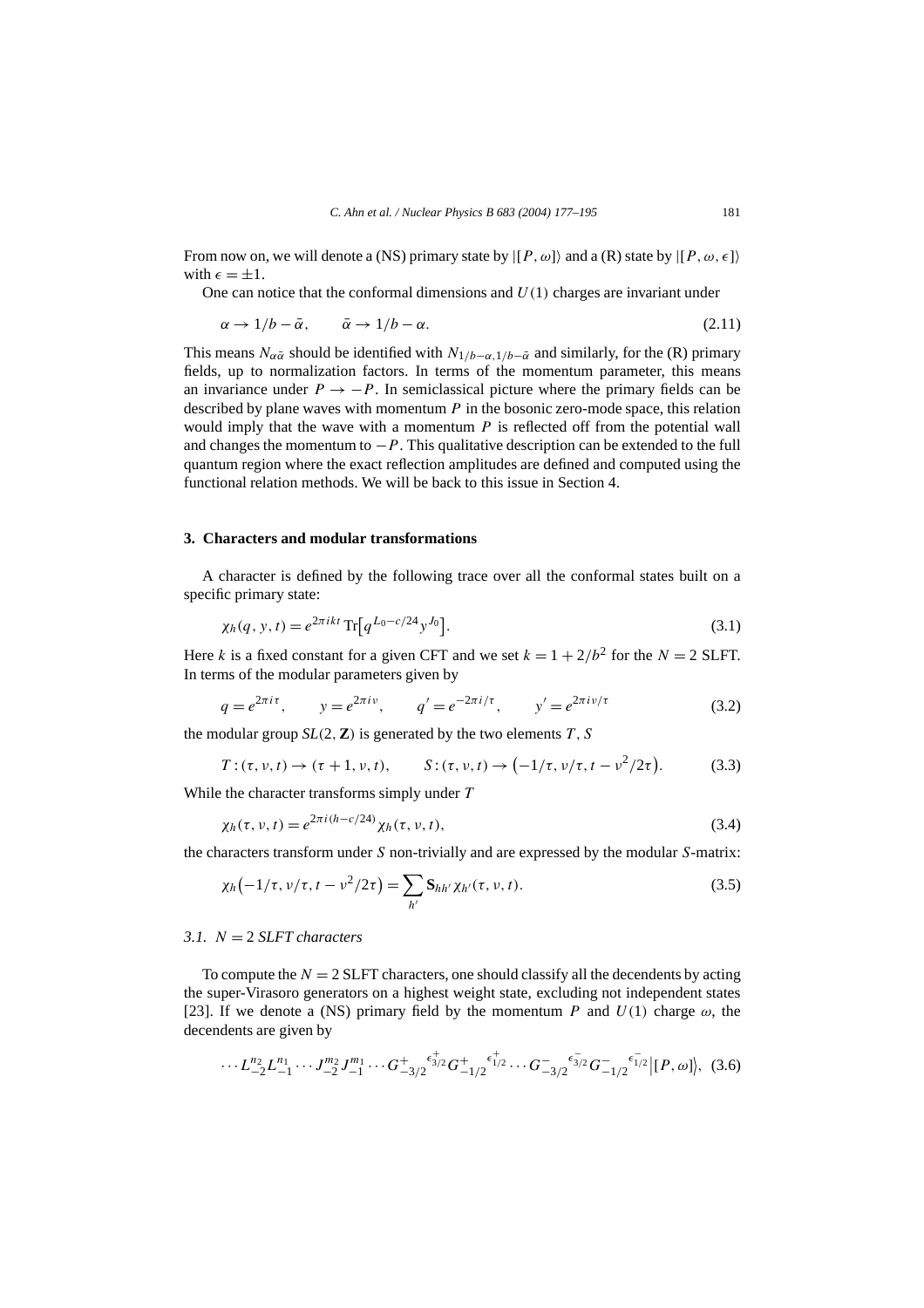where the exponents  $n_i$ ,  $m_i$  are arbitrary non-negative integers and  $\epsilon_r^{\pm} = 0, 1$  since  $G_r^{\pm 2} = 0.$ 

For generic values of  $P$ ,  $\omega$ , the  $N = 2$  SLFT has no null states and the characters can be obtained by simply summing the states. Using the definition given above, the character is computed to be

$$
\chi_{[P,\omega]}^{\text{NS}}(q, y, t) = e^{2\pi ikt} q^{-1/8 + P^2 + b^2 \omega^2/4} y^{\omega} \prod_{n=1}^{\infty} \frac{(1 + yq^{n-1/2})(1 + y^{-1}q^{n-1/2})}{(1 - q^n)^2}
$$
  
= 
$$
e^{2\pi ikt} q^{P^2 + b^2 \omega^2/4} y^{\omega} \frac{\theta_{00}(q, y)}{\eta(q)^3},
$$
(3.7)

where we have introduced standard elliptic functions in the second line

$$
\eta(q) = q^{1/24} \prod_{n=1}^{\infty} (1 - q^n),\tag{3.8}
$$

$$
\theta_{00}(q, y) = \prod_{n=1}^{\infty} \left[ \left( 1 - q^n \right) \left( 1 + y q^{n-1/2} \right) \left( 1 + y^{-1} q^{n-1/2} \right) \right]. \tag{3.9}
$$

The denominator of Eq. (3.7) originates from the modes *L*−*<sup>n</sup>* and *J*−*<sup>n</sup>* and the numerators from  $G_{-r}^{\pm}$ .

For the conformal BCs of super-CFTs, one needs to consider characters and associated Ishibashi states of the *(* NS*)* sectors [24]. The *(* NS*)* characters are defined by

$$
\chi_h^{\widetilde{\text{NS}}}(q, y, t) = e^{2\pi ikt} \operatorname{Tr} \left[ (-1)^F q^{L_0 - c/24} y^{J_0} \right]. \tag{3.10}
$$

For a  $N = 2$  SLFT primary field with  $[P, \omega]$ ,  $(-1)^F$  term contributes  $-1$  for those decendents with odd number of  $G_{-r}^{\pm}$ . This effect can be efficiently incorporated into the character formula by shifting *y*  $\rightarrow -y$  in the product. Therefore, the  $\widetilde{(NS)}$  character is given by

$$
\chi_{[P,\omega]}^{\widetilde{\text{NS}}}(q, y, t) = e^{2\pi ikt} q^{P^2 + b^2 \omega^2/4} y^{\omega} \frac{\theta_{00}(q, -y)}{\eta(q)^3}.
$$
\n(3.11)

The characters of the (R) sector are rather different. Decendents of a (R) primary field with  $[P, \omega, \epsilon]$  whose conformal dimension and charge are given in Eqs. (2.10) and (2.8) are constructed by acting  $L_{-n}$ 's,  $J_{-n}$ 's and  $G_{-n}^{\pm}$ 's. While *n* is any positive integer, one should be careful for  $r$ . As noticed in [23], the  $(R)$  primary states satisfy

$$
G_0^{\pm} | [P, \omega, \pm] \rangle = 0. \tag{3.12}
$$

Therefore, the (R) decendent module can include an extra state  $G_0^{\pm} | [P, \omega, \mp] \rangle$  and its decendents, respectively. Including these at each value of *&*, one can find the (R) character

$$
\chi_{[P,\omega,\epsilon]}^{R}(q, y, t) = e^{2\pi ikt} q^{P^2 + b^2 \omega^2/4} y^{\omega + \epsilon/2} (1 + y^{-\epsilon}) \prod_{n=1}^{\infty} \frac{(1 + yq^n)(1 + y^{-1}q^n)}{(1 - q^n)^2}
$$
  
= 
$$
e^{2\pi ikt} q^{P^2 + b^2 \omega^2/4} y^{\omega} \frac{\theta_{10}(q, y)}{\eta(q)^3},
$$
(3.13)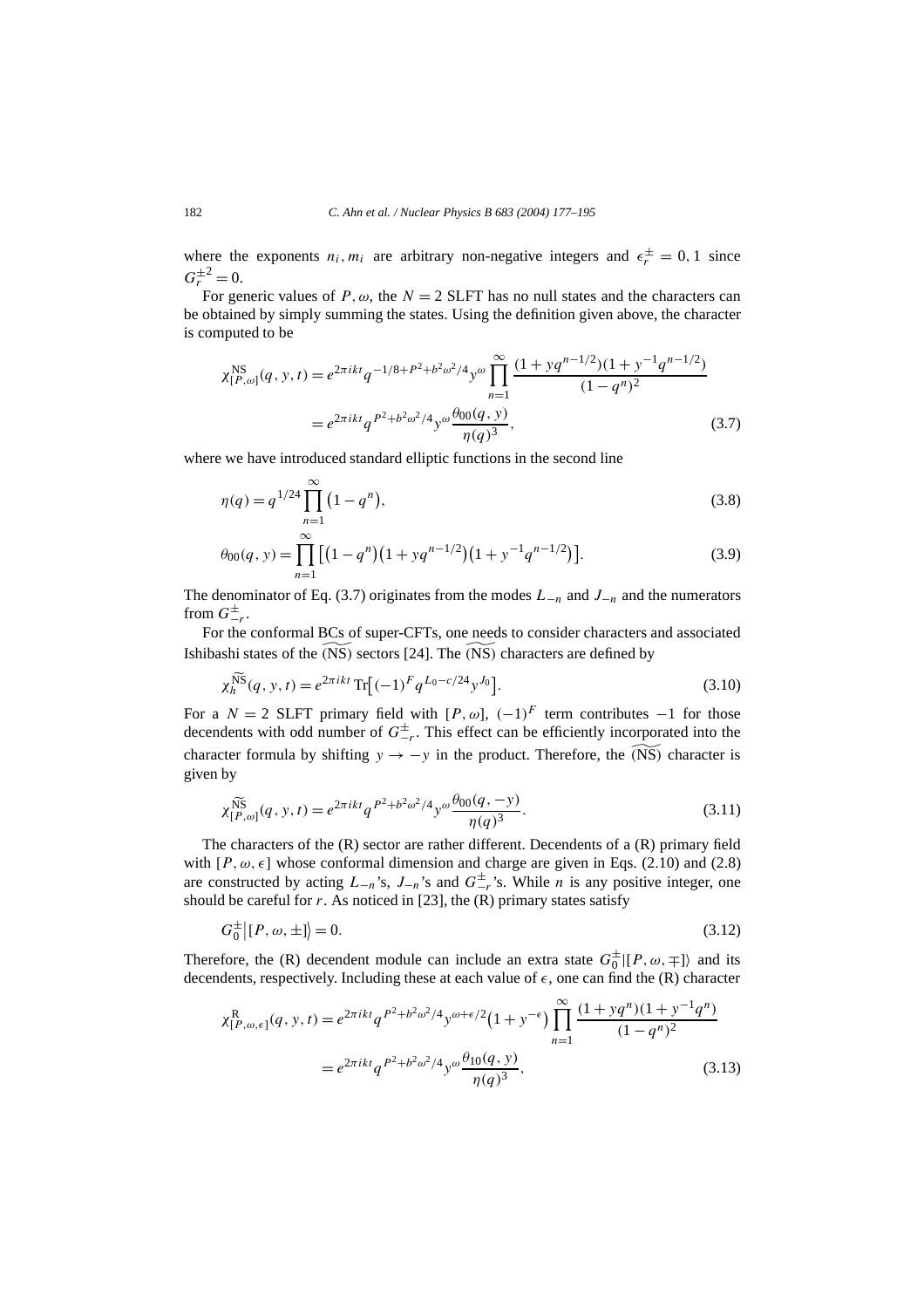where we introduce another elliptic function

$$
\theta_{10}(q, y) = (y^{1/2} + y^{-1/2})q^{1/8} \prod_{n=1}^{\infty} \left[ (1 - q^n)(1 + yq^n)(1 + y^{-1}q^n) \right].
$$
 (3.14)

#### *3.2. Modular transformations*

Here we consider only *S* transformation  $(q, y, t) \rightarrow (q', y', t')$  defined in Eq. (3.3) with  $t' = t - v^2/2\tau$ . For irrational CFTs such as the SLFTs with infinite number of primary fields, the modular *S*-matrix will be indexed by continuous parameters and the summation will be replaced by integrations.

First, the modular transformation properties of the elliptic functions are well-known:

$$
\frac{\theta_{00}(q',y')}{\eta(q')^3} = e^{\pi i v^2 / \tau} \frac{i}{\tau} \frac{\theta_{00}(q,y)}{\eta(q)^3}, \qquad \frac{\theta_{10}(q',y')}{\eta(q')^3} = e^{\pi i v^2 / \tau} \frac{i}{\tau} \frac{\theta_{00}(q,-y)}{\eta(q)^3}.
$$
 (3.15)

Using these and Gaussian integrals, we have found the following modular transformations:

$$
\chi_{[P,\omega]}^{\text{NS}}(q',y',t') = b \int_{-\infty}^{\infty} dP' \int_{-\infty}^{\infty} d\omega' \cos(4\pi PP') e^{-\pi i b^2 \omega \omega'} \chi_{[P',\omega']}^{\text{NS}}(q,y,t), \quad (3.16)
$$

$$
\chi_{[P,\omega]}^{\widetilde{\text{NS}}}(q',y',t') = b \int_{-\infty}^{\infty} dP' \int_{-\infty}^{\infty} d\omega' \cos(4\pi PP') e^{-\pi i b^2 \omega \omega'} \chi_{[P',\omega',\epsilon]}^{\mathbf{R}}(q,y,t),
$$
\n(3.17)

$$
\chi_{[P,\omega,\epsilon]}^{R}(q',y',t') = b \int_{-\infty}^{\infty} dP' \int_{-\infty}^{\infty} d\omega' \cos(4\pi PP') e^{-\pi i b^2 \omega \omega'} \chi_{[P',\omega']}^{\widetilde{N}\widetilde{S}}(q,y,t).
$$
\n(3.18)

### *3.3. Chiral primary fields*

An interesting class of  $N = 2$  SLFT primary fields is a chiral (and anti-chiral) primary field defined by

$$
G_{-1/2}^+|[P,\omega]] = 0.\tag{3.19}
$$

Anti-chiral fields are defined by  $G^-_{-1/2}$ . Since they are almost the same, we consider only the chiral fields. If a primary field is chiral, then it should satisfy

$$
G_{1/2}^{-}G_{-1/2}^{+}[P,\omega]] = (2L_0 - J_0)[P,\omega]] = 0 \rightarrow 2\Delta = \omega.
$$
 (3.20)

This means

$$
\frac{1}{4b^2} + P^2 + \frac{b^2 \omega^2}{4} = \frac{\omega}{2} \quad \to \quad P = i \left( \frac{b \omega}{2} - \frac{1}{2b} \right).
$$
 (3.21)

We denote  $|\omega\rangle = |[P, \omega]\rangle$ . All the decendent states of a chiral primary field including  $G_{-1/2}^+$  mode must be truncated from the Hilbert space. This means  $\epsilon_{1/2}^+ = 0$  in Eq. (3.6).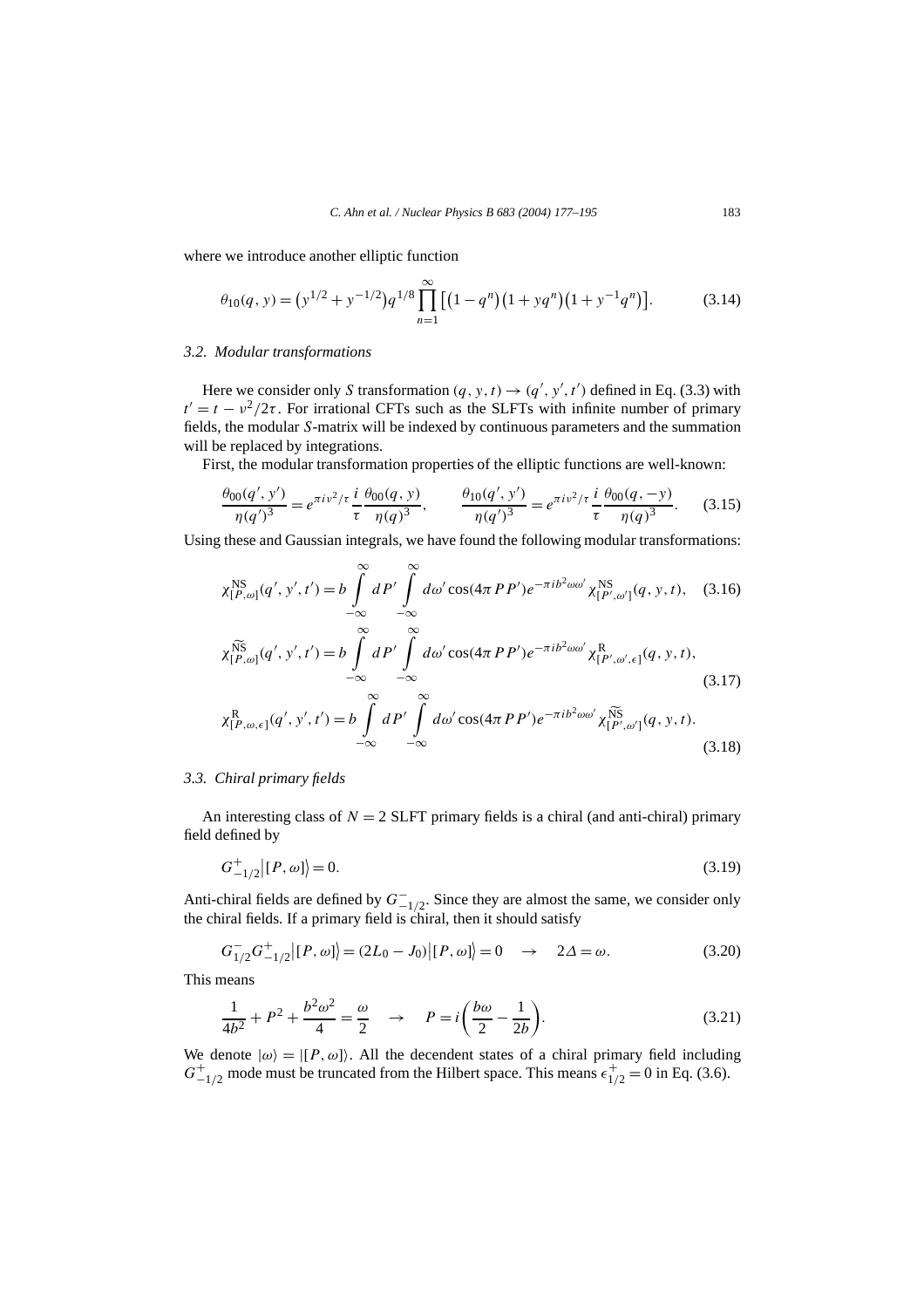The character of a (NS) chiral primary field, then, can be written as Eq. (3.7) except one difference that the term  $(1 + yq^{n-1/2})$  starts from  $n = 2$  because the mode  $G_{-1/2}^+$  does not contribute. This changes the character into

$$
\chi_{|\omega\rangle}^{\text{NS}}(q, y, t) = e^{2\pi ikt} \frac{q^{-1/4b^2} (yq^{1/2})^{\omega}}{1 + yq^{1/2}} \frac{\theta_{00}(q, y)}{\eta(q)^3}.
$$
\n(3.22)

Using the method introduced in [25], one can derive the modular transformation of the character as follows:

$$
\chi_{|\omega\rangle}^{\text{NS}}(q',y',t') = \frac{b}{2} \int_{-\infty}^{\infty} dP' \int_{-\infty}^{\infty} d\omega' \left[ \frac{e^{-\pi i b^2 \omega \omega'} \cosh[2\pi b P'(\omega - 1 - \frac{1}{b^2})]}{2 \cosh(\pi b P' + \frac{\pi i b^2 \omega'}{2}) \cosh(\pi b P' - \frac{\pi i b^2 \omega'}{2})} + \frac{e^{-\pi i b^2 (\omega - 1)\omega'} \cosh[2\pi b P'(\omega - \frac{1}{b^2})]}{2 \cosh(\pi b P' + \frac{\pi i b^2 \omega'}{2}) \cosh(\pi b P' - \frac{\pi i b^2 \omega'}{2})} \right] \chi_{[P',\omega']}^{\text{NS}}(q, y, t) + i \sum_{n \in \mathbb{Z}} \int_{\frac{1}{b^2}}^{\infty} d\omega' e^{-\pi i (2n\omega + \omega + \omega' - \frac{1}{b^2})} q^{\frac{k}{2}n^2} y^{kn} \chi_{[\omega']}^{\text{NS}}(q, yq^n, t). \tag{3.23}
$$

Similar formulae for the anti-chiral (NS) primary fields and (anti-) chiral fields of the (R) and other sectors can be obtained.

#### *3.4. Identity (vacuum) operator*

As we will see shortly, the identity operator plays a very important role in our derivation of the one-point functions. Therefore, we need to derive the character of this. The vacuum state  $|0\rangle = |(-i/2b, 0]\rangle$  satisfies

$$
G_{-1/2}^{\pm}|0\rangle = 0, \qquad L_{-1}|0\rangle = 0. \tag{3.24}
$$

This means that allowed decendents are given by Eq. (3.6) with restrictions that  $n_1 =$  $\epsilon_{1/2}^{\pm}$  = 0. After excluding these states, one can find the (NS) character is given by

$$
\chi_{|0\rangle}^{\text{NS}}(q, y, t) = e^{2\pi ikt} \frac{q^{-1/4b^2}(1-q)}{(1+yq^{1/2})(1+y^{-1}q^{1/2})} \frac{\theta_{00}(q, y)}{\eta(q)^3}.
$$
\n(3.25)

It is obvious that the two factors in the denominators arise in the same way as the chiral fields and the factor  $1 - q$  in numerator comes from deducting the null state at level 1. If expanding the "specialized" character in a power series of  $q$ , we obtain

$$
\chi_{|0\rangle}^{\text{NS}}(q, 1, 0) = 1 + q + 2q^{3/2} + 3q^2 + \cdots. \tag{3.26}
$$

We can identify first few levels with explicit decendent states. As expected, the level 1*/*2 states are all truncated out and there is only one state left at the level 1, namely,  $J_{-1}|0\rangle$ . Two states at the level 3/2 should be  $G_{-3/2}^{\pm}|0\rangle$  and three states at the level 2 are created by  $L_{-2}, J_{-2}, J_{-1}^2$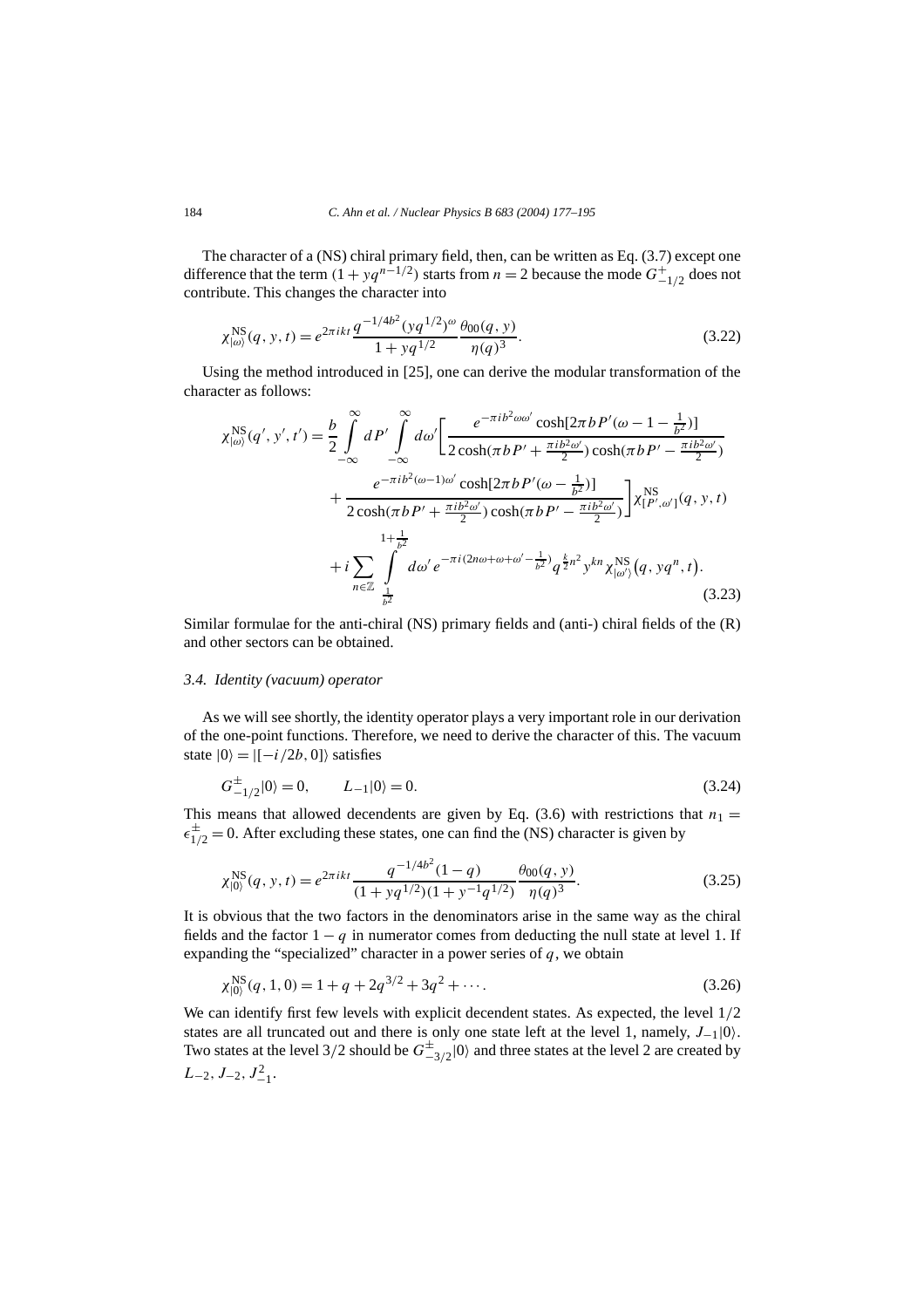The modular transformation of Eq. (3.25) can be derived as before following [25]

$$
\chi_{|0\rangle}^{\text{NS}}(q', y', t') = \int_{-\infty}^{\infty} dP \int_{-\infty}^{\infty} d\omega \, \mathbf{S}_{\text{NS}}(P, \omega) \chi_{[P, \omega]}^{\text{NS}}(q, y, t) \n+ 2 \sum_{n \in \mathbb{Z}} \int_{\frac{1}{b^2}}^{1 + \frac{1}{b^2}} d\omega' \sin \left[ \pi \left( \omega' - \frac{1}{b^2} \right) \right] q^{\frac{k}{2}n^2} y^{kn} \chi_{\substack{|0\rangle\\}^{\text{NS}}}(q, yq^n, t),
$$
\n(3.27)

$$
\mathbf{S}_{\rm NS}(P,\omega) = \frac{\sinh(2\pi b \, P)\sinh(\frac{2\pi P}{b})}{2b^{-1}\cosh(\pi b \, P + \frac{i\pi b^2 \omega}{2})\cosh(\pi b \, P - \frac{i\pi b^2 \omega}{2})}.\tag{3.28}
$$

The first terms in Eqs. (3.23), (3.27), which are of our main concern, can be also derived by expanding the denominators of Eqs. (3.22), (3.25), applying Eq. (3.16), and resuming formally the infinite terms. However, this geometric sum can diverge and misses the contributions from the chiral primary characters.<sup>2</sup> As explained in [26], these parts are necessary and have physical meanings with respect to the spectral flows of the superconformal field theories [27].

We will need to know the modular transformation of the identity operator in the (NS) sector in the next section. For this, the Hilbert space of the conformal tower of the identity operator is the same as the (NS) sector. As explained previously, the basic difference in this character arises from the  $(-1)^F$  which changes  $y \to -y$  in effect. Therefore, the character is given by

$$
\chi_{|0\rangle}^{\widetilde{\text{NS}}}(q, y, t) = e^{2\pi ikt} \frac{q^{-1/4b^2}(1-q)}{(1 - yq^{1/2})(1 - y^{-1}q^{1/2})} \frac{\theta_{00}(q, -y)}{\eta(q)^3}.
$$
\n(3.29)

Using the previous method [25], one can find the modular transformation

$$
\chi_{[0)}^{\widetilde{NS}}(q', y', t') = \int_{-\infty}^{\infty} dP \int_{-\infty}^{\infty} d\omega \, \mathbf{S}_{R}(P, \omega) \chi_{[P, \omega, \epsilon]}^{R}(q, y, t) \n+ 2 \sum_{n \in \mathbb{Z} + \frac{1}{2}} \int_{\frac{1}{b^{2}}}^{1 + \frac{1}{b^{2}}} d\omega' \sin \left[ \pi \left( \omega' - \frac{1}{b^{2}} \right) \right] q^{\frac{k}{2}(n^{2} - \frac{1}{4})} y^{k(n - \frac{1}{2})} \chi_{[\omega']}^{NS}(q, yq^{n}, t),
$$
\n(3.30)

$$
\mathbf{S}_{R}(P,\omega) = \frac{\sinh(2\pi bP)\sinh(\frac{2\pi P}{b})}{2b^{-1}\sinh(\pi bP + \frac{i\pi b^2\omega}{2})\sinh(\pi bP - \frac{i\pi b^2\omega}{2})}.
$$
(3.31)

<sup>2</sup> We thank the authors of [26] for pointing this out.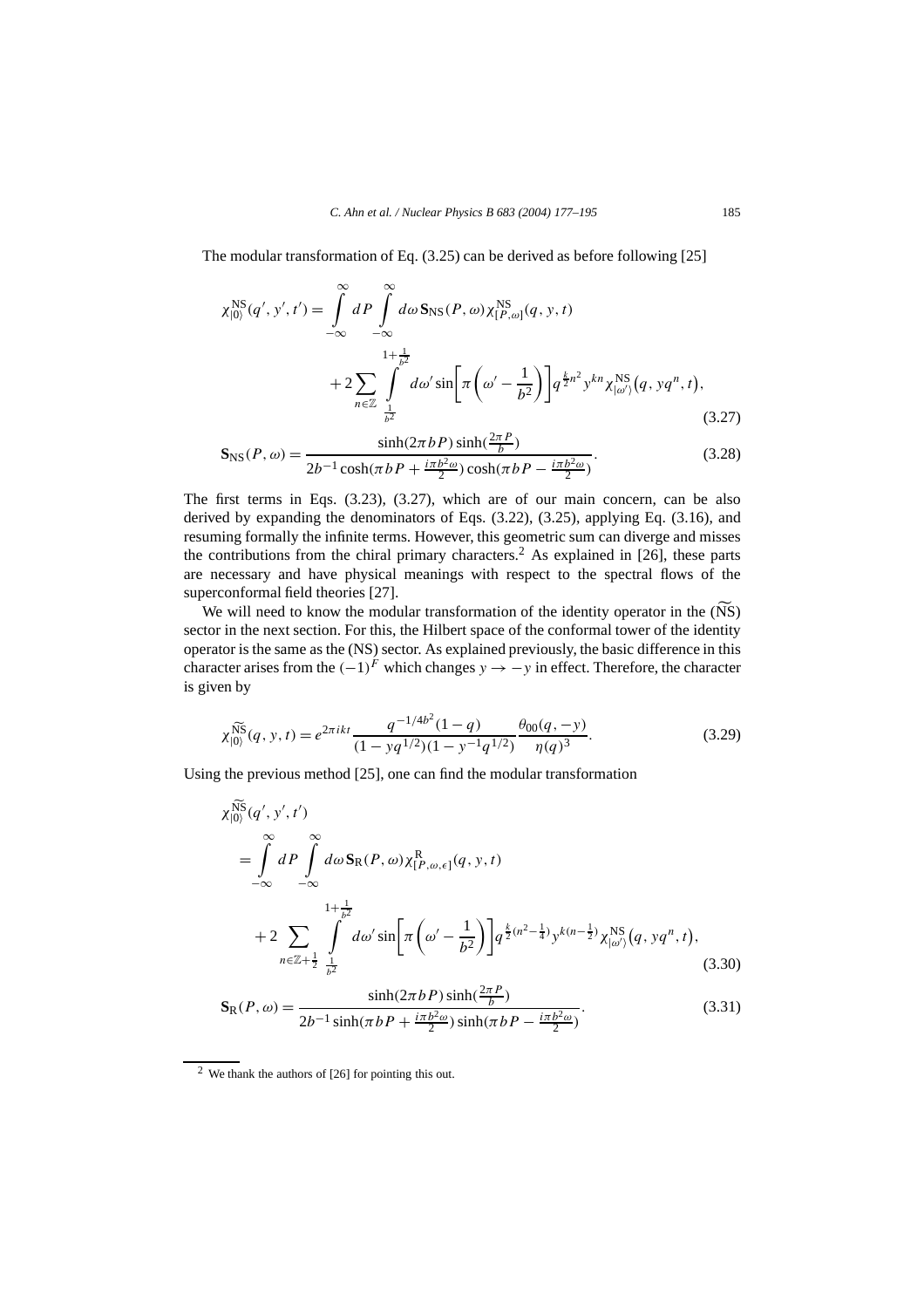## **4. One-point functions in the presence of boundary**

In this section, we compute exact one-point functions of the  $(NS)$  and  $(R)$  bulk operators *N*<sub>α $\bar{\alpha}$ </sub> and  $R^{\epsilon}_{\alpha \bar{\alpha}}$  of the *N* = 2 SLFT with boundary. The one-point functions are defined by

$$
\left\langle N_{\alpha\bar{\alpha}}(\xi,\bar{\xi})\right\rangle = \frac{U^{\rm NS}(\alpha,\bar{\alpha})}{|\xi-\bar{\xi}|^{2\Delta_{\alpha\bar{\alpha}}^{\rm NS}}},\quad\text{and}\quad \left\langle R_{\alpha\bar{\alpha}}^{\epsilon}(\xi,\bar{\xi})\right\rangle = \frac{U^{\rm R}(\alpha,\bar{\alpha})}{|\xi-\bar{\xi}|^{2\Delta_{\alpha\bar{\alpha}}^R}},\tag{4.1}
$$

with the conformal dimensions given in Eq. (2.7). We will simply refer to the coefficients  $U^{\text{NS}}(\alpha, \bar{\alpha})$  and  $U^{\text{R}}(\alpha, \bar{\alpha})$  as the one-point functions.

#### *4.1. Vacuum boundary condition*

According to Cardy's formalism, one can associate a conformal BC with each primary state [8]. For the  $N = 2$  SLFT, there will be infinite number of conformal BCs. These BCs can be constructed by the fusion process and related to the one-point functions. Let us begin with the 'vacuum' BC which corresponds to the identity operator. First we introduce an amplitude as an inner product between the Isibashi state of a primary state and the conformal boundary state<sup>3</sup>

$$
\Psi_0^{\text{NS}}(P,\omega) = \langle 0 | [P,\omega] \rangle \rangle. \tag{4.2}
$$

From the modular transformation Eq. (3.27), the amplitude satisfies the following relation:

$$
\Psi_0^{\text{NS}}(P,\omega)\Psi_0^{\text{NS}\dagger}(P,\omega) = \mathbf{S}_{\text{NS}}(P,\omega). \tag{4.3}
$$

Since  $\Psi_0^{\text{NS}^+}(P,\omega) = \Psi_0^{\text{NS}}(-P,\omega)$ , one can solve this up to some unknown constant as follows:

$$
\Psi_0^{\text{NS}}(P,\omega) = \sqrt{\frac{b^3}{2}} (X_{\text{NS}})^{\frac{ip}{b}} \frac{\Gamma(\frac{1}{2} - ibP + \frac{b^2\omega}{2}) \Gamma(\frac{1}{2} - ibP - \frac{b^2\omega}{2})}{\Gamma(-\frac{2iP}{b}) \Gamma(1 - 2ibP)}.
$$
(4.4)

The unknown constant  $X_{\text{NS}}$  does not depend on  $P, \omega$  and cannot be determined by the modular transformation alone. We will derive this constant later in this section by comparing with the bulk reflection amplitudes.

Similarly, for the  $(R)$  sector, we define the  $(R)$  amplitude by

$$
\Psi_0^{\mathcal{R}}(P,\omega) = \langle 0 | [P,\omega,\epsilon] \rangle \tag{4.5}
$$

which satisfies from Eq. (3.30)

$$
\Psi_0^{\mathcal{R}}(P,\omega)\Psi_0^{\mathcal{R}^{\dagger}}(P,\omega) = \mathbf{S}_{\mathcal{R}}(P,\omega). \tag{4.6}
$$

The solution is up to a unknown constant:

$$
\Psi_0^R(P,\omega) = -i\sqrt{\frac{b^3}{2}} (X_R)^{\frac{ip}{b}} \frac{\Gamma(-ibP + \frac{b^2\omega}{2})\Gamma(1 - ibP - \frac{b^2\omega}{2})}{\Gamma(-\frac{2iP}{b})\Gamma(1 - 2ibP)}.
$$
\n(4.7)

Again, the unknown constant  $X_R$  will be fixed later.

<sup>3</sup> We denote a conformal BC in 'bold face' like **<sup>0</sup>** and a conformal boundary state like <sup>|</sup>*(***0***)*.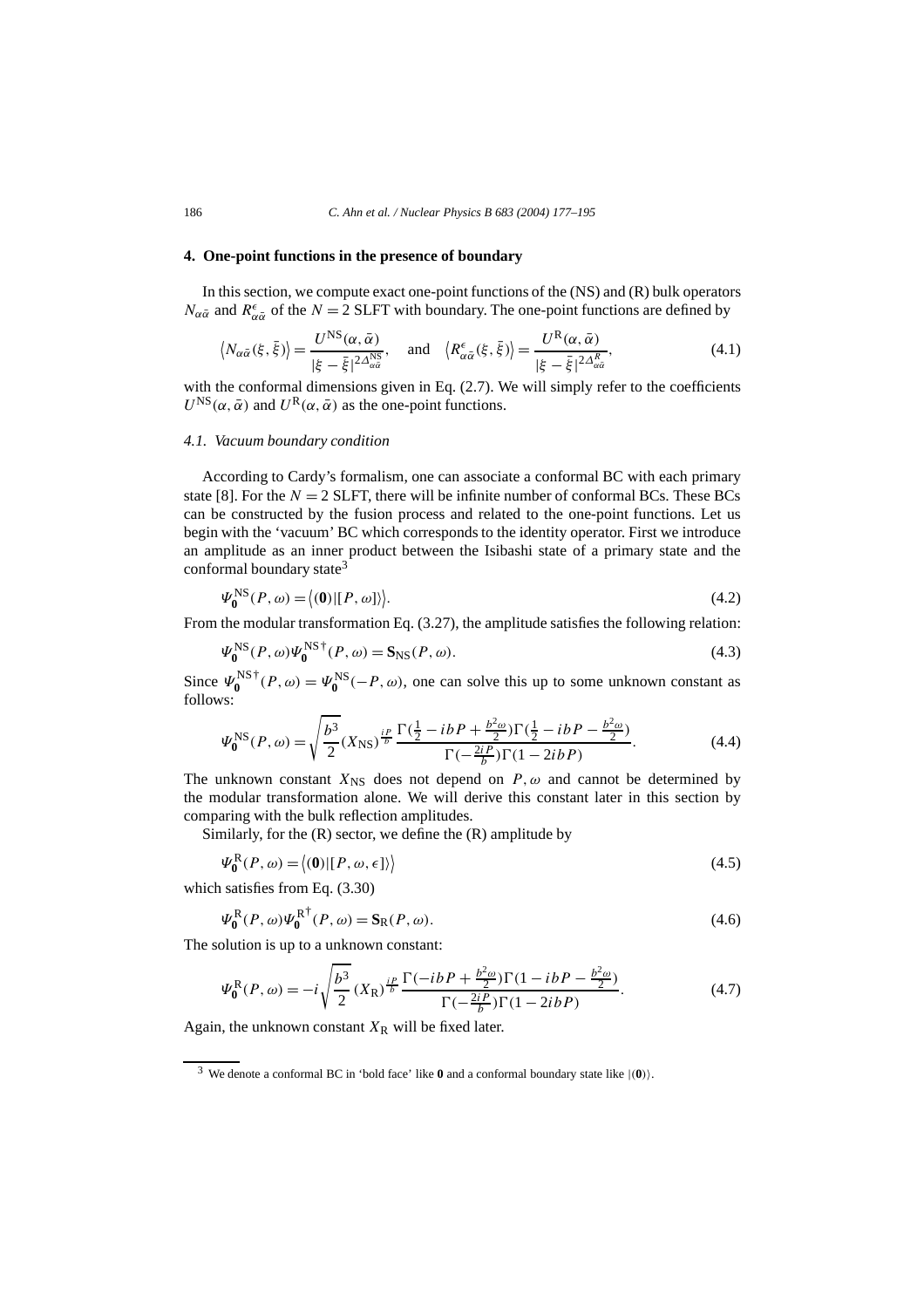## *4.2. Continuous boundary condition*

Now we consider a continuous BC associated with a primary field. This field should be (NS) and its  $U(1)$  charge should be zero because only the boundary neutral operators should appear. So, we consider the character of a (NS) primary state  $|s\rangle \equiv |[s, 0]\rangle$  and its modular transformation. The parameter *s* depends on the boundary parameter  $\mu_B$  in Eq.  $(2.2)$ . In this case Eq.  $(3.16)$  becomes

$$
\chi_{\left|s\right\rangle}^{NS}(q',y',t') = b \int\limits_{-\infty}^{\infty} dP \int\limits_{-\infty}^{\infty} d\omega \cos(4\pi s P) \chi_{\left[P,\omega\right]}^{NS}(q,y,t). \tag{4.8}
$$

Now following previous analysis of the modular transformation, this character should be written as

$$
\chi_{\left|s\right\rangle}^{NS}(q',y',t') = \int\limits_{-\infty}^{\infty} dP \int\limits_{-\infty}^{\infty} d\omega \Psi_{s}^{NS}(P,\omega) \Psi_{0}^{NS^{\dagger}}(P,\omega) \chi_{\left[P,\omega\right\rbrace}^{NS}(q,y,t). \tag{4.9}
$$

Here we have defined an inner product between the conformal boundary state and an Ishibashi state

$$
\Psi_{\mathbf{s}}^{\text{NS}}(P,\omega) = \langle (\mathbf{s}) | [P,\omega] \rangle \rangle. \tag{4.10}
$$

From Eqs. (4.8) and (4.9), one can find

$$
\Psi_s^{\text{NS}}(P,\omega)\Psi_0^{\text{NS}\dagger}(P,\omega) = b\cos(4\pi sP). \tag{4.11}
$$

Now acting  $\Psi_0^{\text{NS}}(P,\omega)$  on this and using Eq. (4.3), we obtain

$$
\Psi_{s}^{\text{NS}}(P,\omega) = b\Psi_{0}^{\text{NS}}(P,\omega)\frac{\cos(4\pi sP)}{\mathbf{S}_{\text{NS}}(P,\omega)}
$$
  
=  $\sqrt{2b^{3}}(X_{\text{NS}})^{\frac{iP}{b}}\frac{\Gamma(1+\frac{2iP}{b})\Gamma(2ibP)\cos(4\pi sP)}{\Gamma(\frac{1}{2}+ibP+\frac{b^{2}\omega}{2})\Gamma(\frac{1}{2}+ibP-\frac{b^{2}\omega}{2})}$ . (4.12)

One can follow the same step for the (R) sector. From Eq. (3.17) with  $P = s, \omega = 0$ , one can find

$$
\Psi_{\mathbf{s}}^{\mathbf{R}}(P,\omega)\Psi_{\mathbf{0}}^{R\dagger}(P,\omega) = b\cos(4\pi sP),\tag{4.13}
$$

where

$$
\Psi_{\mathbf{s}}^{\mathbf{R}}(P,\omega) = \langle (\mathbf{0}) | [P,\omega,\epsilon] \rangle \rangle. \tag{4.14}
$$

Using Eq. (4.6) on this, we can obtain

$$
\Psi_{\mathbf{s}}^{R}(P,\omega) = b\Psi_{\mathbf{0}}^{R}(P,\omega)\frac{\cos(4\pi sP)}{\mathbf{S}_{R}(P,\omega)}
$$
  
= 
$$
-i\sqrt{2b^{3}}(X_{R})^{\frac{IP}{b}}\frac{\Gamma(1+\frac{2iP}{b})\Gamma(2ibP)\cos(4\pi sP)}{\Gamma(1+ibP-\frac{b^{2}\omega}{2})\Gamma(ibP+\frac{b^{2}\omega}{2})}
$$
(4.15)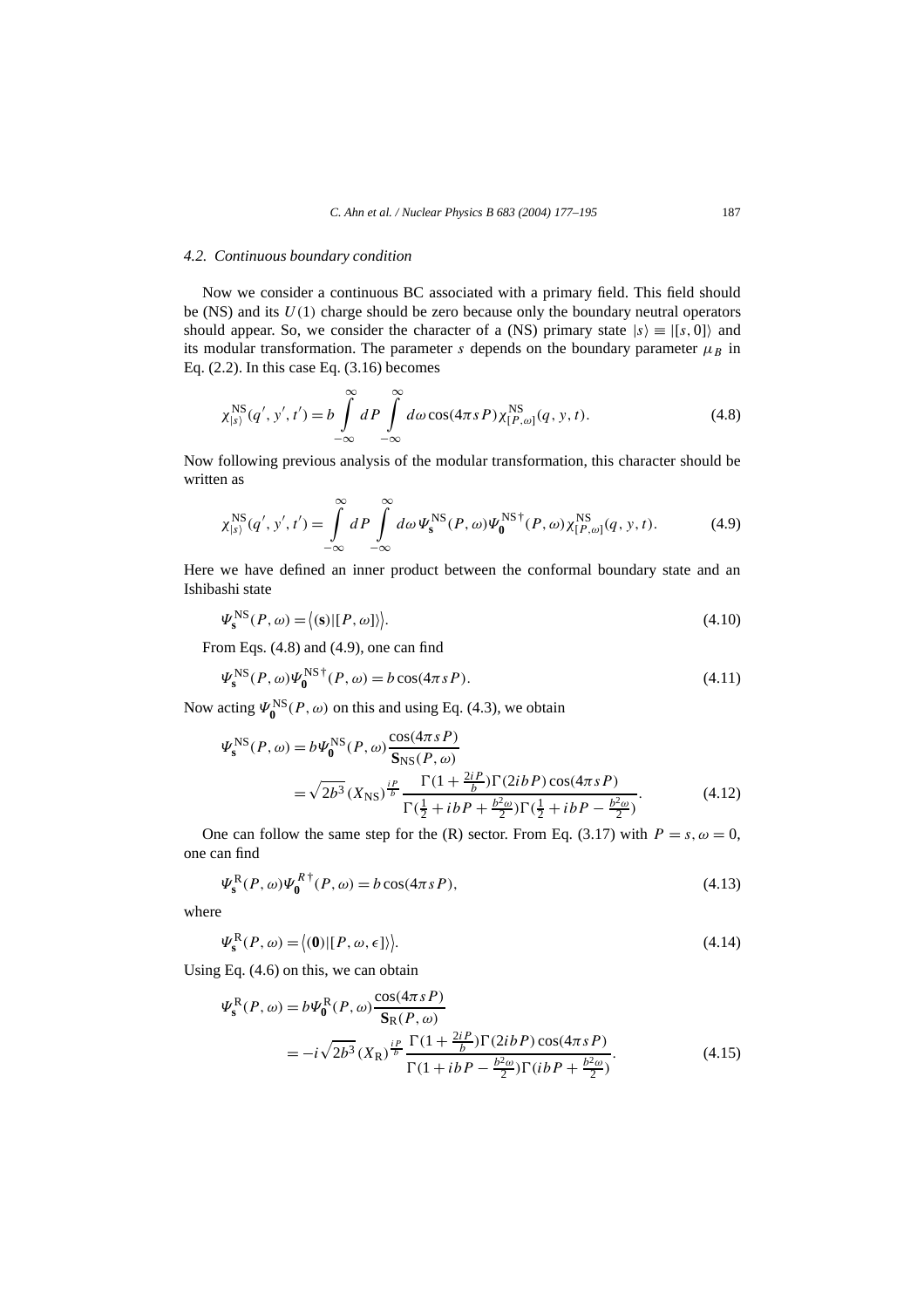The amplitudes (4.12) and (4.15) we have obtained are the one-point functions of the two sectors up to some normalization constants. To fix these constants, we recall the relation proved in [20]

$$
U_{\mathbf{k}}(\phi) = \frac{\langle (\mathbf{k}) | \phi \rangle \rangle}{\langle (\mathbf{k}) | 0 \rangle}
$$
(4.16)

where **k** is a conformal BC,  $\phi$  a primary field, and  $|\phi\rangle$ , its Isibashi state. For the  $N = 2$ SLFT, this relation means

$$
U_s^{\rm NS}(P,\omega) = \frac{\Psi_s^{\rm NS}(P,\omega)}{\Psi_s^{\rm NS}(-i/2b,0)}, \qquad U_s^{\rm R}(P,\omega) = \frac{\Psi_s^{\rm R}(P,\omega)}{\Psi_s^{\rm NS}(-i/2b,0)}.
$$
(4.17)

From Eqs.  $(4.12)$  and  $(4.15)$  we can obtain the one-point functions as follows:

$$
U_{\rm s}^{\rm NS}(P,\omega) = \mathcal{N}(X_{\rm NS})^{\frac{ip}{b}} \frac{\Gamma(1 + \frac{2iP}{b})\Gamma(2ibP)\cos(4\pi sP)}{\Gamma(\frac{1}{2} + ibP + \frac{b^2\omega}{2})\Gamma(\frac{1}{2} + ibP - \frac{b^2\omega}{2})},\tag{4.18}
$$

$$
U_s^{\mathcal{R}}(P,\omega) = \mathcal{N}(X_{\mathcal{R}})^{\frac{ip}{b}} \frac{\Gamma(1 + \frac{2iP}{b})\Gamma(2ibP)\cos(4\pi sP)}{\Gamma(1 + ibP - \frac{b^2\omega}{2})\Gamma(ibP + \frac{b^2\omega}{2})},\tag{4.19}
$$

where the normalization coefficient  $N$  can be fixed by

$$
U_s^{\text{NS}}(-i/2b, 0) = 1 \to \mathcal{N} = \left[ (X_{\text{NS}})^{1/2b^2} \Gamma(1 + b^{-2}) \cosh\left(\frac{2\pi s}{b}\right) \right]^{-1}.
$$
 (4.20)

Then, from  $U_s^{\rm R}(-i/2b, 0) = \langle \sigma^{\pm} \rangle$ , one can find

$$
\langle \sigma^{\pm} \rangle = \frac{2}{\pi} \left( \frac{X_{\rm R}}{X_{\rm NS}} \right)^{1/2b^2}.
$$
 (4.21)

The constants  $X_{\text{NS}}$  and  $X_{\text{R}}$  will be fixed shortly.

#### *4.3. Bulk reflection amplitudes*

The invariance of both conformal dimensions and  $U(1)$  charges under Eq. (2.11) means that  $N_{1/b-\bar{\alpha},1/b-\alpha}$  should be identified with  $N_{\alpha\bar{\alpha}}$  and similarly for the (R) operators up to normalization factors. The reflection amplitudes are defined by two-point functions of the same operators

$$
\langle N_{\alpha\bar{\alpha}}(z,\bar{z})N_{\alpha\bar{\alpha}}(0,0)\rangle = \frac{D^{\rm NS}(\alpha,\bar{\alpha})}{|z|^{4\Delta_{\alpha\bar{\alpha}}^{\rm NS}}}, \qquad \langle R^+_{\alpha\bar{\alpha}}(z,\bar{z})R^-_{\alpha\bar{\alpha}}(0,0)\rangle = \frac{D^{\rm R}(\alpha,\bar{\alpha})}{|z|^{4\Delta_{\alpha\bar{\alpha}}^{\rm R}}} \qquad (4.22)
$$

with  $\Delta_{\alpha\bar{\alpha}}^{NS}$ ,  $\Delta_{\alpha\bar{\alpha}}^{R}$  given in Eq. (2.7). In general, identification of the two fields gives a relation

$$
\langle N_{\alpha\bar{\alpha}}(z,\bar{z})\dots\rangle = D^{\rm NS}(\alpha,\bar{\alpha})\langle N_{\frac{1}{b}-\bar{\alpha},\frac{1}{b}-\alpha}(z,\bar{z})\dots\rangle \tag{4.23}
$$

and similarly for the (R) sector. Here the part *...* can be any products of the primary fields.

It turns out that the computation of these quantities is much more complicated than that of the LFT or the  $N = 1$  SLFT case. As we mentioned earlier, the reason is the lack of the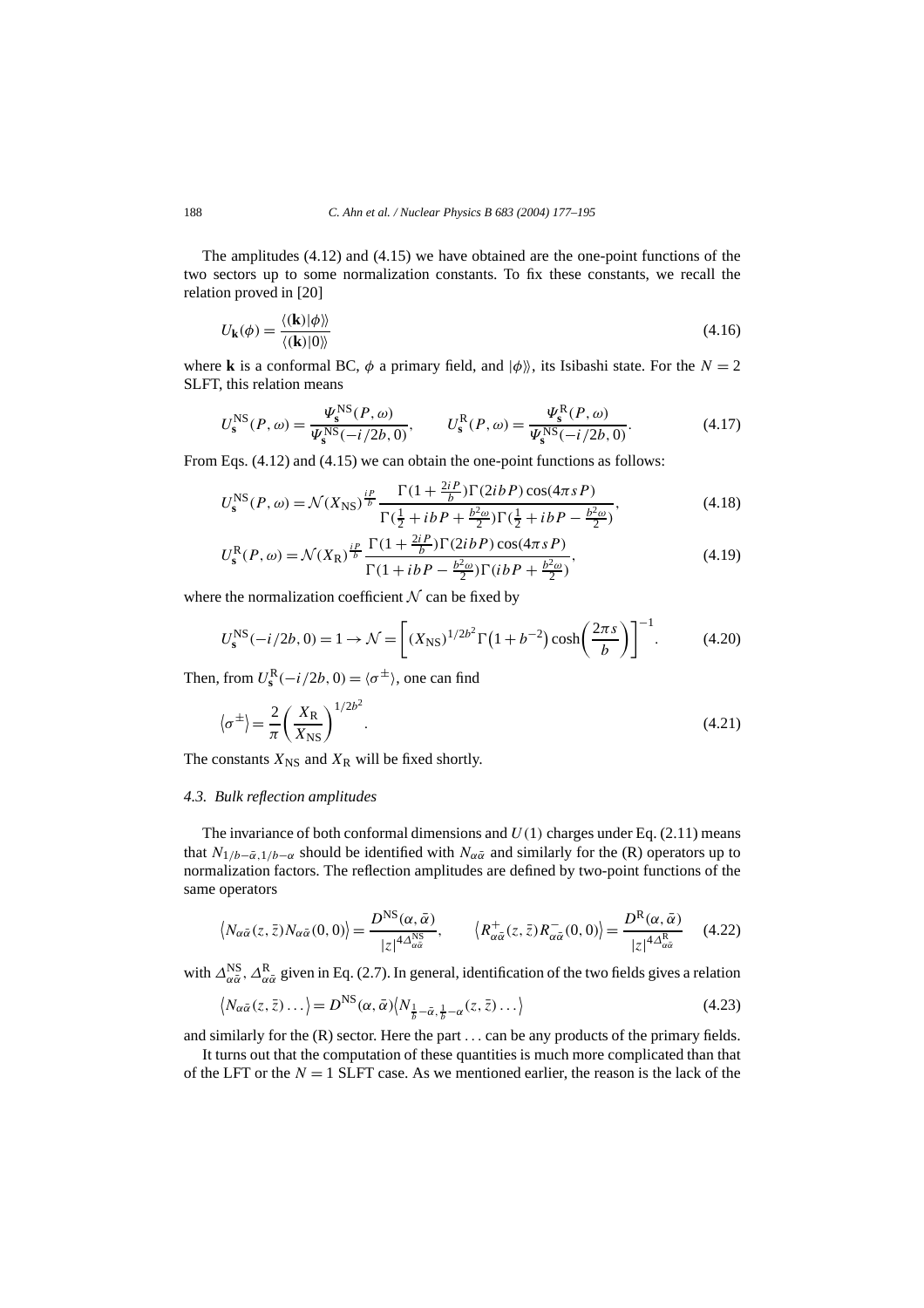self-duality. In [18], the reflection amplitudes of the primary fields with zero  $U(1)$  charges have been derived based on a conjectured  $N = 2$  super-CFT which is dual to the  $N = 2$ SLFT. While these results are based on the conjecture, the resulting reflection amplitudes have passed several consistency checks. Moreover, these results are in exact agreement with the reflection amplitudes which have been derived from certain integrable field theory with two parameters proposed in [28] which generates  $N = 2$  supersymmetry at special values of couplings [21]. This agreement between two independent approaches strongly supports the validity of the reflection amplitudes and the dual action.

Here, we provide another independent derivation of the reflection amplitudes based on the one-point functions we have derived. This computation will provide not only another confirmation of the results, but also can be used to fix the undetermined constants. The reflection relations among the correlation functions can be used for a simplest case, namely, the one-point functions. In this case, the relation becomes

$$
\langle N_{\alpha\bar{\alpha}}(z,\bar{z})\rangle = D^{\rm NS}(\alpha,\bar{\alpha})\langle N_{\frac{1}{b}-\bar{\alpha},\frac{1}{b}-\alpha}(z,\bar{z})\rangle, \tag{4.24}
$$

$$
\langle R_{\alpha\bar{\alpha}}(z,\bar{z})\rangle = D^{\mathcal{R}}(\alpha,\bar{\alpha})\langle R_{\frac{1}{b}-\bar{\alpha},\frac{1}{b}-\alpha}(z,\bar{z})\rangle. \tag{4.25}
$$

These lead to the following equations:

$$
\frac{U_s^{\text{NS}}(P,\omega)}{U_s^{\text{NS}}(-P,\omega)} = D^{\text{NS}}(P,\omega), \qquad \frac{U_s^{\text{R}}(P,\omega)}{U_s^{\text{R}}(-P,\omega)} = D^{\text{R}}(P,\omega). \tag{4.26}
$$

For the neutral sector  $\omega = 0$ , the reflection amplitudes has been derived in [18]

$$
D^{\rm NS}(P,0) = -\kappa^{-2i} P/b \frac{\Gamma(1 + \frac{2iP}{b})}{\Gamma(1 - \frac{2iP}{b})} \frac{\Gamma(1 + iPb)}{\Gamma(1 - iPb)} \frac{\Gamma(\frac{1}{2} - iPb)}{\Gamma(\frac{1}{2} + iPb)},
$$
(4.27)

$$
D^{R}(P,0) = \kappa^{-2i} P/b \frac{\Gamma(1 + \frac{2iP}{b})}{\Gamma(1 - \frac{2iP}{b})} \frac{\Gamma(1 - iPb)}{\Gamma(1 + iPb)} \frac{\Gamma(\frac{1}{2} + iPb)}{\Gamma(\frac{1}{2} - iPb)},
$$
(4.28)

where

$$
\kappa = \frac{\mu^2 \pi^2}{2} \gamma \left( -b^2 - 1 \right) \gamma \left( 1 + \frac{b^2}{2} \right) \gamma \left( \frac{b^2}{2} + \frac{3}{2} \right),\tag{4.29}
$$

with  $\gamma(x) = \Gamma(x)/\Gamma(1-x)$  and the bulk cosmological constant  $\mu$  in Eq. (2.1).

Inserting  $\omega = 0$  and using (4.18) and (4.19), the reflection amplitudes in Eq. (4.26) are indeed in exact agreement with Eqs. (4.27) and (4.28) if and only if we identify the constants

$$
X_{\rm NS} = X_{\rm R} = \left[2^{2b^2}\kappa\right]^{-1}.\tag{4.30}
$$

This provides a non-trivial check and completes our derivation for the one-point functions. Furthermore, we can use Eq. (4.26) to compute the reflection amplitudes for  $\omega \neq 0$  case

$$
D^{\rm NS}(P,\omega) = (2^{2b^2}\kappa)^{-2iP/b} \frac{\Gamma(1+\frac{2iP}{b})}{\Gamma(1-\frac{2iP}{b})} \frac{\Gamma(2ibP)}{\Gamma(-2ibP)}
$$

$$
\times \frac{\Gamma(\frac{1}{2}-ibP+\frac{b^2\omega}{2})}{\Gamma(\frac{1}{2}+ibP+\frac{b^2\omega}{2})} \frac{\Gamma(\frac{1}{2}-ibP-\frac{b^2\omega}{2})}{\Gamma(\frac{1}{2}+ibP-\frac{b^2\omega}{2})}
$$
(4.31)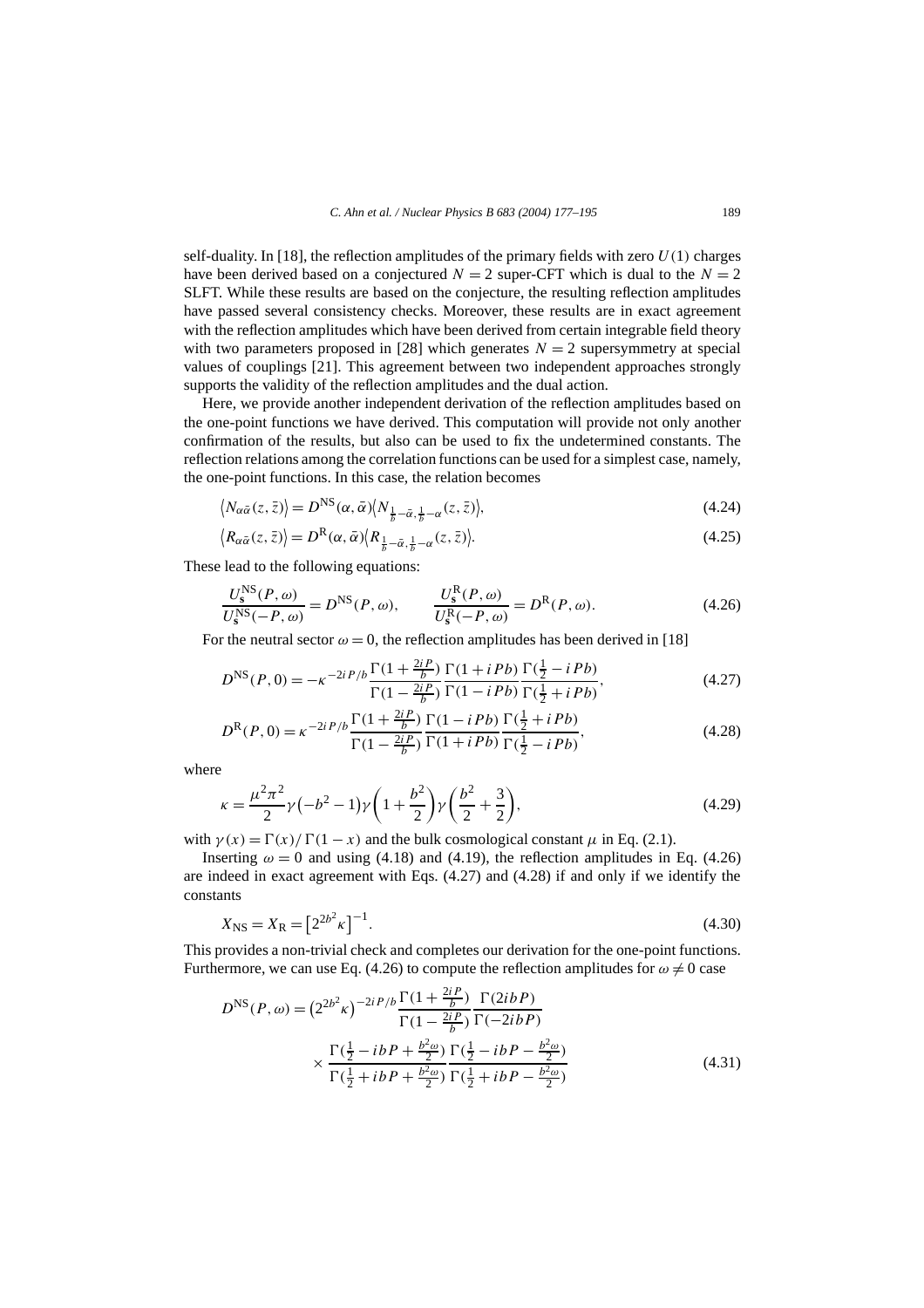and

$$
D^{R}(P,\omega) = (2^{2b^{2}}\kappa)^{-2iP/b} \frac{\Gamma(1 + \frac{2iP}{b})}{\Gamma(1 - \frac{2iP}{b})} \frac{\Gamma(2ibP)}{\Gamma(-2ibP)}
$$

$$
\times \frac{\Gamma(1 - ibP - \frac{b^{2}\omega}{2})}{\Gamma(1 + ibP - \frac{b^{2}\omega}{2})} \frac{\Gamma(-ibP + \frac{b^{2}\omega}{2})}{\Gamma(ibP + \frac{b^{2}\omega}{2})}.
$$
(4.32)

These results can be compared with those from the two-parameter family models [21] and we checked that two independent results match exactly.

To complete our derivation of the one-point functions, we should relate the boundary parameter *s* with the boundary cosmological constant  $\mu_B$  in Eq. (2.2). In principle, one should do this by deriving the functional relations following [12,14,15]. Solving these coupled equations, one can find the relation between the boundary parameters. However, without the boundary dual theory, this method does not work well for the  $N = 2$  SLFT. Instead, we analyze the pole structure of the one-point functions and compare them with direct calculations using the bulk and boundary action.

For this, we consider one-point function of a neutral (NS) field  $N_{\alpha\alpha}$ 

residue 
$$
\frac{U^{\text{NS}}(\alpha)}{\mathcal{N}}\bigg|_{\alpha=(b^{-1}-nb)/2} = \left\langle e^{\alpha(\phi^++\phi^-)}\right\rangle = \sum_{p,q} \frac{1}{p!q!} \left\langle e^{\alpha(\phi^++\phi^-)} V^p B^q \right\rangle_0
$$
, (4.33)

where *V*, *B* are the interaction terms in the bulk and boundary actions. If we choose  $n = 1$  $(\alpha = 1/2b - b/2)$ , all terms vanish except  $p = 0$ ,  $q = 2$  which can be easily computed:

$$
\langle e^{\alpha(\phi^+ + \phi^-)}(i/2)B^2 \rangle_0
$$
  
=  $-2\bar{\mu}_B^2 \int_{-\infty}^{\infty} dx_1 dx_2 \Big| x_1 - \frac{i}{2} \Big|^{-2\alpha b} \Big| x_2 - \frac{i}{2} \Big|^{-2\alpha b} |x_1 - x_2|^{-(1+b^2)}$   
=  $8\pi \bar{\mu}_B^2 \Gamma(-b^2) \gamma \left( \frac{1+b^2}{2} \right) \sin \left( \pi \frac{1+b^2}{2} \right),$  (4.34)

with

$$
\bar{\mu}_B^2 = \mu_B^2 + \frac{\mu^2 b^4}{16\mu_B^2}.\tag{4.35}
$$

The residue of Eq. (4.18) at  $\alpha = \bar{\alpha} = 1/2b - b/2$  becomes

$$
\frac{b}{2} \left( 2^{2b^2} \kappa \right)^{1/2} \frac{\Gamma(-b^2)}{\Gamma(\frac{1-b^2}{2})^2} \cosh(2\pi s b). \tag{4.36}
$$

Comparing these two, we find

$$
\bar{\mu}_B^2 = \frac{\mu b}{32\pi} \cosh(2\pi s b). \tag{4.37}
$$

This result is based on the first order perturbative computations and should be confirmed for the higher orders.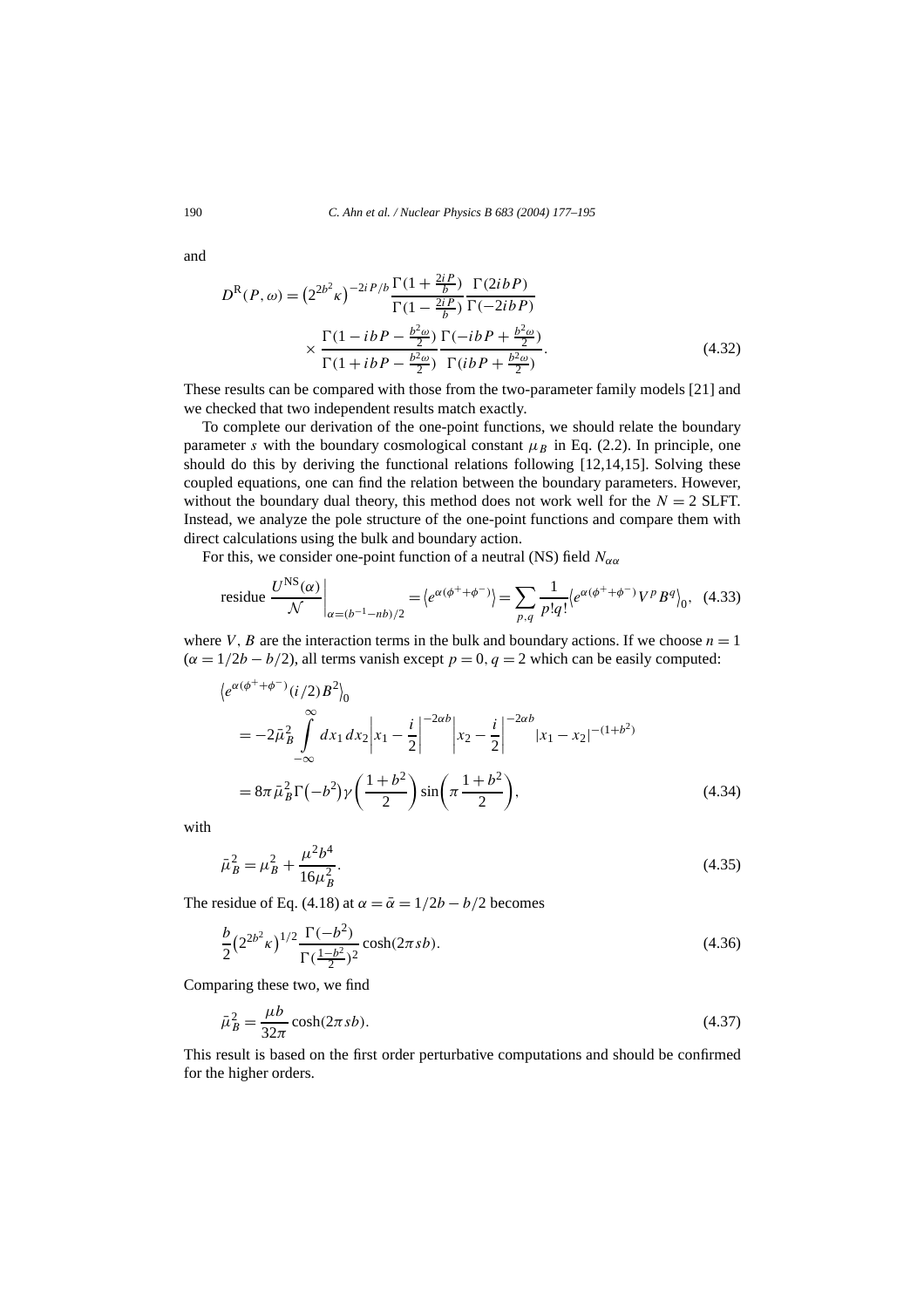## *4.4. Conformal bootstrap approach*

The procedure to derive the functional equations satisfied by the one-point functions are identical to [12,14,15]. Consider two-point functions of neutral operators,

$$
G_{\alpha}^{\text{NS}}(\xi, \xi') = \left\langle R_{-\frac{1}{2b}}^{+}(\xi) N_{\alpha}(\xi') \right\rangle, \qquad G_{\alpha}^{\text{R}}(\xi, \xi') = \left\langle R_{-\frac{1}{2b}}^{+}(\xi) R_{\alpha}^{-}(\xi') \right\rangle, \tag{4.38}
$$

where  $R_{-1/2b}^{+}$  is a degenerate (R) operator, whose OPEs are given by

$$
R_{-\frac{1}{2b}}^{+} N_{\alpha} = \left[ R_{\alpha - \frac{1}{2b}}^{+} \right] + C^{\text{NS}}(\alpha) \left[ R_{\alpha + \frac{1}{2b}}^{+} \right],\tag{4.39}
$$

$$
R_{-\frac{1}{2b}}^{+}R_{\alpha}^{-} = [N_{\alpha - \frac{1}{2b}}] + C^{R}(\alpha)[N_{\alpha + \frac{1}{2b}}].
$$
\n(4.40)

Here the bracket [*...*] means the conformal tower of a given primary field and the structure constants have been computed in [18] based on the dual  $N = 2$  SLFT:

$$
C^{\rm NS}(\alpha) = \tilde{\mu}\pi\gamma \left(1 + b^{-2}\right) \frac{\Gamma\left(\frac{2\alpha}{b} - \frac{1}{b^2}\right)\Gamma\left(1 - \frac{2\alpha}{b}\right)}{\Gamma\left(1 - \frac{2\alpha}{b} + \frac{1}{b^2}\right)\Gamma\left(\frac{2\alpha}{b}\right)},\tag{4.41}
$$

$$
C^{R}(\alpha) = \tilde{\mu}\pi\gamma\left(1+b^{-2}\right)\frac{\Gamma(1+\frac{2\alpha}{b}-\frac{1}{b^{2}})\Gamma(-\frac{2\alpha}{b})}{\Gamma(-\frac{2\alpha}{b}+\frac{1}{b^{2}})\Gamma(1+\frac{2\alpha}{b})},
$$
\n(4.42)

where  $\tilde{\mu}$ , the cosmological constant of the dual theory, has been related to that of the  $N = 2$ SLFT in [18].

These two-point functions can be expressed as

$$
G_{\alpha}^{\text{NS}}(\xi, \xi') = U^{\text{R}}\left(\alpha - \frac{b}{2}\right) \mathcal{G}_{+}^{\text{NS}}(\xi, \xi') + C^{\text{NS}}(\alpha) U^{\text{R}}\left(\alpha + \frac{b}{2}\right) \mathcal{G}_{-}^{\text{NS}}(\xi, \xi'),\tag{4.43}
$$

$$
G_{\alpha}^{\mathcal{R}}(\xi,\xi') = U^{\mathcal{NS}}\left(\alpha - \frac{b}{2}\right) \mathcal{G}_{+}^{\mathcal{R}}(\xi,\xi') + C^{\mathcal{R}}(\alpha)U^{\mathcal{NS}}\left(\alpha + \frac{b}{2}\right) \mathcal{G}_{-}^{\mathcal{R}}(\xi,\xi'),\tag{4.44}
$$

where  $G_{\pm}(\xi, \xi')$ 's are expressed in terms of the special conformal blocks

$$
\mathcal{G}_{\pm}^{\text{NS}}(\xi, \xi') = \frac{|\xi' - \bar{\xi}'|^{2\Delta_{\alpha}^{\text{NS}} - 2\Delta_{-b/2}^{\text{R}}} }{|\xi - \bar{\xi}'|^{4\Delta_{\alpha}^{\text{NS}}}} \mathcal{F}_{\pm}^{\text{NS}}(\eta),\tag{4.45}
$$

$$
\mathcal{G}_{\pm}^{R}(\xi,\xi') = \frac{|\xi'-\bar{\xi}'|^{2\Delta_{\alpha}^{R}-2\Delta_{-b/2}^{NS}}}{|\xi-\bar{\xi}'|^{4\Delta_{\alpha}^{R}}} \mathcal{F}_{\pm}^{R}(\eta),
$$
\n(4.46)

with

$$
\eta = \frac{(\xi - \xi')(\bar{\xi} - \bar{\xi}')}{(\xi - \bar{\xi}')(\bar{\xi} - \xi')}.
$$

Here, the conformal blocks are given by the hypergeometric functions

$$
\mathcal{F}_{+}^{\text{NS}}(\eta) = \eta^{\frac{\alpha}{b}}(1-\eta)^{-\frac{1}{b^2}-\frac{1}{2}}F\left(\frac{2\alpha}{b}, 1+\frac{1}{b^2}; \frac{2\alpha}{b}-\frac{1}{b^2}+1; \eta\right),\,
$$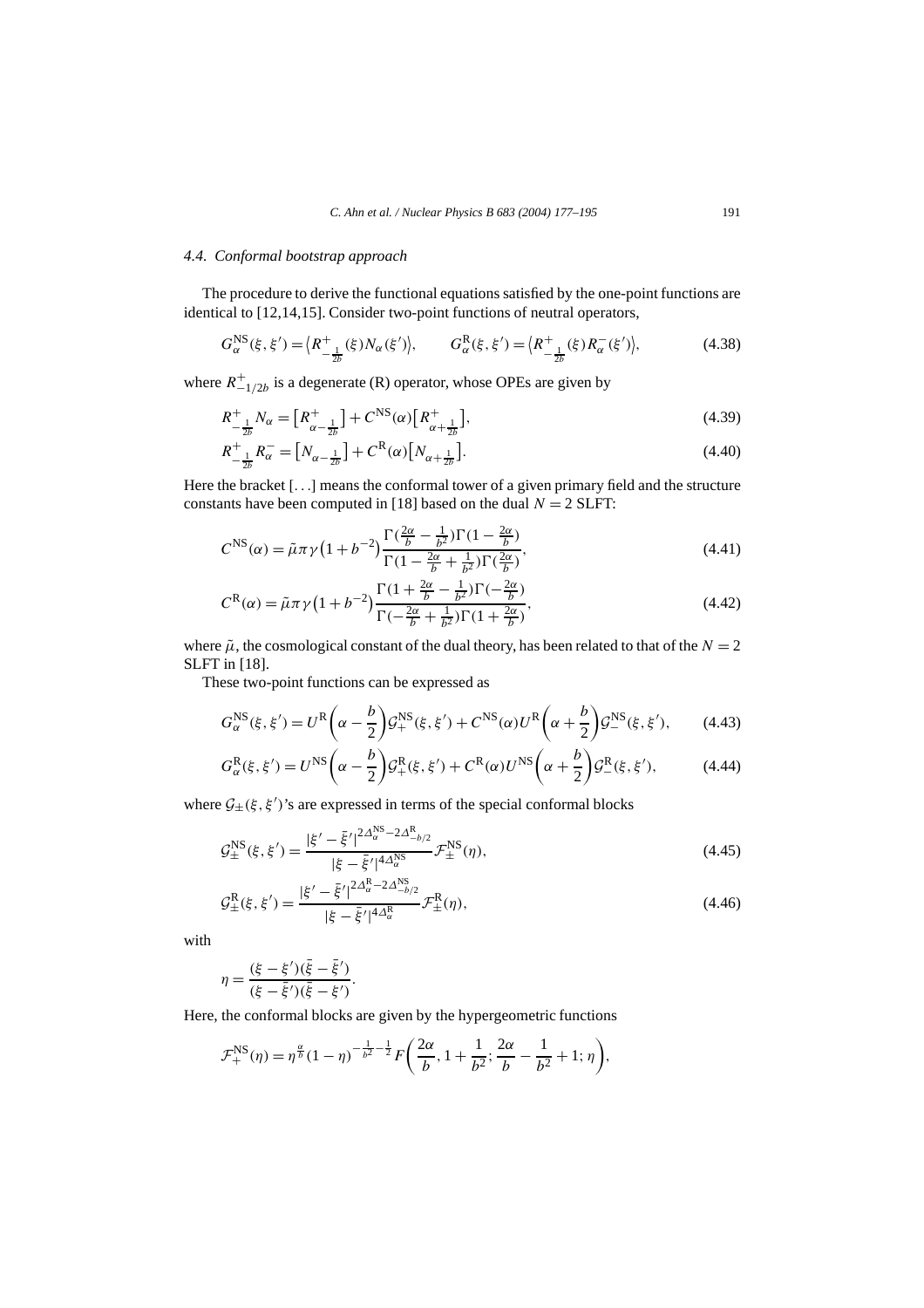$$
\mathcal{F}_{-}^{\text{NS}}(\eta) = \eta^{\frac{\alpha}{b}} (1 - \eta)^{-\frac{2}{b^2} + 1} F\left(\frac{1}{b^2}, 1 - \frac{2\alpha}{b} + \frac{2}{b^2}; -\frac{2\alpha}{b} + \frac{1}{b^2} + 1; \eta\right),
$$
  

$$
\mathcal{F}_{+}^{\text{R}}(\eta) = \eta^{\frac{\alpha}{b} - \frac{1}{2}} (1 - \eta)^{-\frac{1}{b^2} - \frac{1}{2}} F\left(\frac{2\alpha}{b} + 1, \frac{1}{b^2}; \frac{2\alpha}{b} - \frac{1}{b^2} + 2; \eta\right),
$$
  

$$
\mathcal{F}_{-}^{\text{R}}(\eta) = \eta^{\frac{\alpha}{b} - \frac{1}{2}} (1 - \eta)^{-\frac{2}{b^2} + \frac{1}{2}} F\left(\frac{1}{b^2}, -1 - \frac{2\alpha}{b} + \frac{2}{b^2}; -\frac{2\alpha}{b} + \frac{1}{b^2}; \eta\right).
$$

On the other hand, one can compute the two-point functions as both  $R_{-1/2b}^+$  and  $N_\alpha$  or  $R_{\alpha}^-$  approach on the boundary. The fusion of the degenerate operator with the boundary is described by a special bulk-boundary structure constant which could be computed as a boundary screening integral with one insertion of the boundary interaction of the dual  $N = 2$  theory if it were known. Since we cannot fix it, we denote the unknown constant just as  $\mathcal{R}(-1/2b)$ . Then, we can obtain the system of functional relations as follows:

$$
\mathcal{R}\left(-\frac{1}{2b}\right)U^{\text{NS}}(\alpha) = \frac{\Gamma(1 - \frac{1}{b^2} + \frac{2\alpha}{b})\Gamma(-\frac{2}{b^2})}{\Gamma(1 - \frac{2}{b^2} + \frac{2\alpha}{b})\Gamma(1 - \frac{1}{b^2})}U^{\text{R}}\left(\alpha - \frac{1}{2b}\right) + C^{\text{NS}}(\alpha)\frac{\Gamma(1 + \frac{1}{b^2} - \frac{2\alpha}{b})\Gamma(-\frac{2}{b^2})}{\Gamma(1 - \frac{2\alpha}{b})\Gamma(1 - \frac{1}{b^2})}U^{\text{R}}\left(\alpha + \frac{1}{2b}\right),\tag{4.47}
$$

$$
\mathcal{R}\left(-\frac{1}{2b}\right)U^R(\alpha) = \frac{\Gamma(\frac{2\alpha}{b} - \frac{1}{b^2})\Gamma(-\frac{2}{b^2})}{\Gamma(\frac{2\alpha}{b} - \frac{2}{b^2})\Gamma(1 - \frac{1}{b^2})}U^{NS}\left(\alpha - \frac{1}{2b}\right) + C^R(\alpha)\frac{\Gamma(\frac{1}{b^2} - \frac{2\alpha}{b})\Gamma(-\frac{2}{b^2})}{\Gamma(\frac{-2\alpha}{b})\Gamma(1 - \frac{1}{b^2})}U^{NS}\left(\alpha + \frac{1}{2b}\right).
$$
\n(4.48)

Although we do not know the bulk-boundary structure constant, we can eliminate it by taking ratio of above equations and find one relation which is completely fixed. It can be shown that the one-point functions Eqs. (4.18) and (4.19) indeed satisfy this relation. This means not only that the one-point functions obtained from the modular bootstrap procedures are consistent with the  $N = 2$  SLFT actions, but also that the  $N = 2$  theory proposed in [18] is indeed dual to the  $N = 2$  SLFT. Furthermore, we can find the bulkboundary structure constant as follows:

$$
\frac{\mathcal{R}(-\frac{1}{2b})\Gamma(1-\frac{1}{b^2})}{\Gamma(-\frac{2}{b^2})\sqrt{\tilde{\mu}\pi\gamma(1+\frac{1}{b^2})}} = \cosh\left(\frac{2\pi s}{b}\right).
$$
\n(4.49)

Along with Eq. (4.37), this equation relates the boundary cosmological constant of the  $N = 2$  SLFT with that of the dual  $N = 2$  theory.

## *4.5. Semiclassical checks*

These results can be checked, semiclassically. As  $b \rightarrow 0$ , the  $N = 2$  SLFT (2.1) can be described by the Schrödinger equation

$$
\left[ -\frac{1}{2} \frac{\partial^2}{\partial \Phi_0^2} + \frac{\pi^2 \mu^2 b^2}{8} e^{2b\Phi_0} \right] \Psi_P(\Phi_0) = 2P^2 \Psi_P(\Phi_0)
$$
\n(4.50)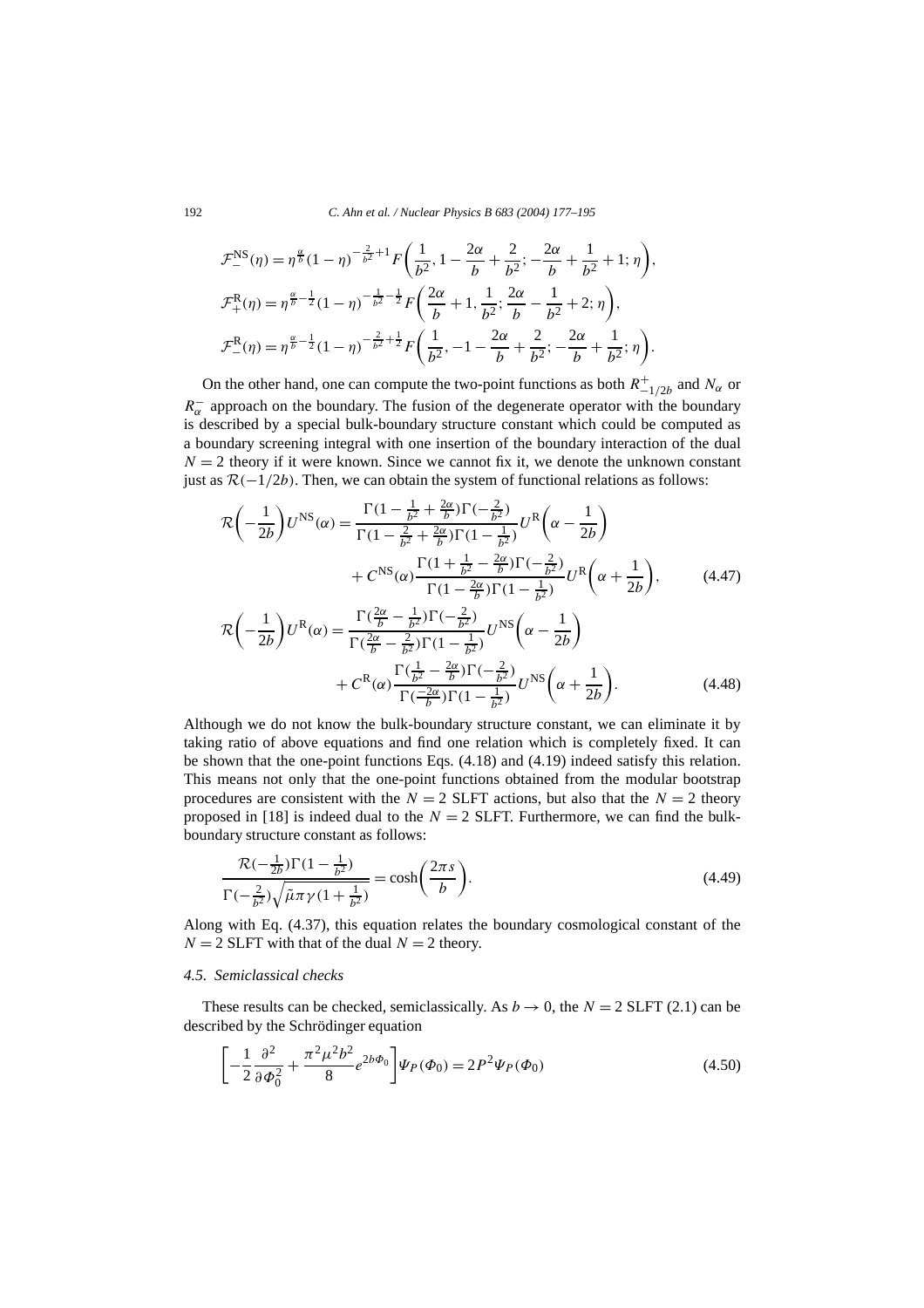where  $\Phi_0 = (\phi_0^+ + \phi_0^-)/2$  in terms of the zero-modes of  $\phi^{\pm}$ . Solving this, one can derive the reflection amplitude

$$
D^{\rm NS}(P,\omega) = -\left(\frac{\pi^2 \mu^2}{16}\right)^{-2iP/b} \frac{\Gamma(1 + \frac{2iP}{b})}{r\Gamma(1 - \frac{2iP}{b})},\tag{4.51}
$$

and can show that this is consistent with Eq. (4.31).

Another interesting check is to compute the inner product semiclassically

$$
\langle (\mathbf{s}) | [P, \omega] \rangle = \int_{-\infty}^{\infty} d\Phi_0 \, \Psi_{B_s}(\Phi_0) \Psi_P(\Phi_0), \tag{4.52}
$$

where the boundary state can be expressed by the boundary Lagrangian following [12]

$$
\Psi_{B_s}(\Phi_0) = \exp(-8\pi^2 b^{-1} \bar{\mu}_B^2 e^{b\Phi_0}),\tag{4.53}
$$

with  $\bar{\mu}_B$  a boundary cosmological constant defined in Eq. (4.35). From this, one can find

$$
\langle (\mathbf{s}) | [P, \omega] \rangle = \left( \frac{8\pi^2 \bar{\mu}_B^2}{b} \right)^{-2iP/b} \Gamma\left( \frac{2iP}{b} \right),\tag{4.54}
$$

which, along with Eq. (4.37), agrees with Eq. (4.12).

# **5. Discussions**

Using the one-point function, one can find a density of states which can be related to the boundary two-point functions. The partition function  $Z_{s,s'}^{\text{NS}}(q, y, t)$  with continuous BCs on both boundaries parametrized by *s* and *s'* can be obtained as

$$
Z_{s,s'}^{\rm NS}(q, y, t) = \int_{-\infty}^{\infty} dP \int_{-\infty}^{\infty} d\omega \, \chi_{[P,\omega]}^{\rm NS}(q', y', t') \Psi_s^{\rm NS}(P, \omega) \Psi_{s'}^{\rm NS \, \dagger}(P, \omega) \tag{5.1}
$$

with the amplitude  $(4.12)$ . This can be rewritten as

$$
Z_{s,s'}^{\text{NS}}(\tau) = b \int_{-\infty}^{\infty} dP' d\omega' dP d\omega e^{-4i\pi PP'} e^{-i\pi b^2 \omega \omega'}
$$
  
 
$$
\times \chi_{[P,\omega]}^{\text{NS}}(q, y, t) \Psi_s^{\text{NS}}(P', \omega') \Psi_{s'}^{\text{NS}^\dagger}(P', \omega')
$$
  

$$
= \int_{0}^{\infty} dP \int_{0}^{\infty} d\omega \chi_{[P,\omega]}^{\text{NS}}(q, y, t) \rho_{ss'}^{\text{NS}}(P, \omega), \qquad (5.2)
$$

where  $\rho_{ss'}^{\text{NS}}(P,\omega)$  is the density of states,

$$
\rho_{ss'}^{\text{NS}}(P,\omega) = \frac{4}{\pi^2} \int_{-\infty}^{\infty} du \int_{-\infty}^{\infty} dv \left[ \frac{\cosh(bv) + \cos(u)}{2\sinh(bv)\sinh(v/b)} \right]
$$
  
× cos(2sv) cos(2s'v)e<sup>-2ivP-iuv</sup>. (5.3)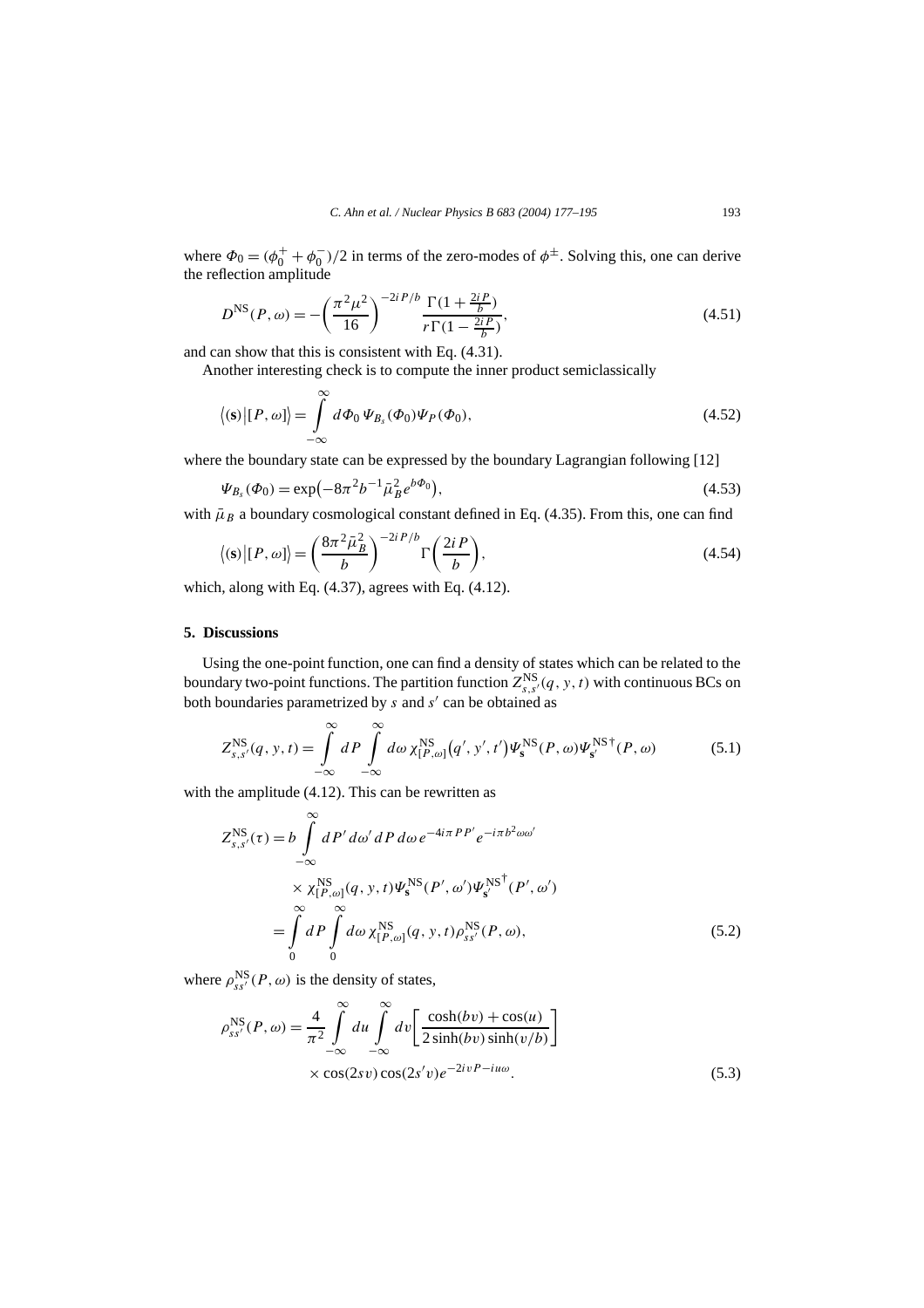This quantity is not well-defined at  $P = 0$  and is to be properly regularized. This density of states is, on the other hand, conjectured to be related with the two-point function  $d_B^{\text{NS}}(P, \omega | s, s')$  of boundary operator  $n_{\alpha \overline{\alpha}}^{ss'}$  by

$$
\rho_{s,s'}^{\text{NS}}(P,\omega) = -\frac{i}{2\pi} \frac{d}{dP} \log d_B^{\text{NS}}(P,\omega|s,s'). \tag{5.4}
$$

In this paper, we have derived one-point functions of the  $N = 2$  SLFT and provided various consistency checks. Our consistency checks also confirms the validity of the dual  $N = 2$  super-CFT conjecture in [18] and the boundary action proposed in [19]. It would be interesting to provide the boundary action for the dual theory so that one can complete the boundary bootstrap procedure for the  $N = 2$  SLFT with the boundary. Our result can be applied to 2d superstring theories and related topics generalizing the work on the  $N = 1$ SLFT [10]. These results also can be used to study the integrable quantum field theories with  $N = 2$  supersymmetry which can be constructed as perturbed  $N = 2$  SLFT. We hope to report a progress in this direction in future publications.

# **Note added**

After finishing this article, we found a paper [26] which results overlap with ours in large part. While this paper deals mainly with the vacuum BC and applications and implications to the string theory, we are more interested in the one-point functions for a continuous BC in terms of the boundary cosmological constant and their relations to the conformal bootstrap equations.

#### **Acknowledgements**

We thank Jaemo Park for helpful discussions. This work was supported in part by Korea Research Foundation 2002-070-C00025. M.S. is supported by the Brain Pool program from Korean Association Science and Technology.

#### **References**

- [1] A. Polyakov, Phys. Lett. B 103 (1981) 207.
- [2] T. Curtright, C. Thorn, Phys. Rev. Lett. 48 (1982) 1309.
- [3] G.-L. Gervais, Commun. Math. Phys. 130 (1990) 252.
- [4] J. Teschner, Phys. Lett. B 363 (1995) 65.
- [5] A.B. Zamolodchikov, Al.B. Zamolodchikov, Nucl. Phys. B 477 (1996) 577.
- [6] R.C. Rashkov, M. Stanishkov, Phys. Lett. B 380 (1996) 49.
- [7] R.H. Poghossian, Nucl. Phys. B 496 (1997) 451.
- [8] J. Cardy, Nucl. Phys. B 240 (1984) 514.
- [9] P. Lee, H. Ooguri, J. Park, Nucl. Phys. B 632 (2002) 283; B. Ponsot, V. Schomerus, J. Teschner, JHEP 0202 (2002) 016.
- [10] M.R. Douglas, I.R. Klebanov, D. Kutasov, J. Maldacena, E. Martinec, N. Seiberg, A new hat for the  $c = 1$ matrix model, hep-th/0307195.